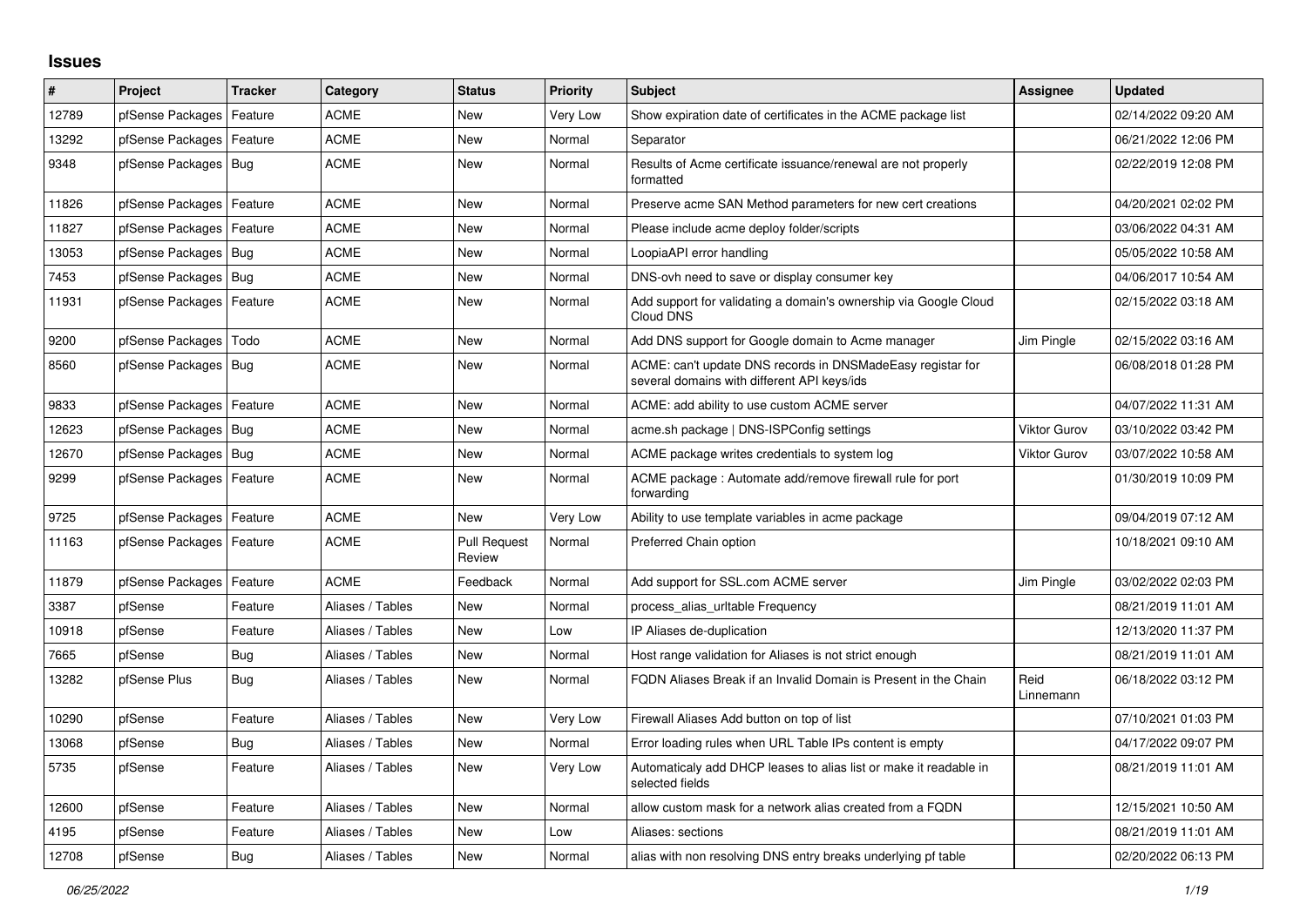| #     | Project                | <b>Tracker</b> | Category         | <b>Status</b>                 | <b>Priority</b> | <b>Subject</b>                                                                                                | <b>Assignee</b>       | <b>Updated</b>      |
|-------|------------------------|----------------|------------------|-------------------------------|-----------------|---------------------------------------------------------------------------------------------------------------|-----------------------|---------------------|
| 1979  | pfSense                | Feature        | Aliases / Tables | New                           | Normal          | Add some default read-only system aliases                                                                     | Jim Pingle            | 08/21/2019 11:01 AM |
| 12564 | pfSense                | Feature        | Aliases / Tables | <b>New</b>                    | Low             | add column to show that an Alias is in use by or not                                                          |                       | 12/04/2021 07:25 PM |
| 9296  | pfSense                | Bug            | Aliases / Tables | Confirmed                     | Low             | Alias content is sometimes incomplete when mixing FQDN and IP<br>address                                      | Reid<br>Linnemann     | 06/18/2022 03:12 PM |
| 13245 | pfSense                | Feature        | Aliases / Tables | <b>Pull Request</b><br>Review | Normal          | Type column on Alias lists                                                                                    | Jim Pingle            | 06/06/2022 07:09 AM |
| 11375 | pfSense Packages   Bug |                | apcupsd          | New                           | Normal          | UPS Type <blank> for USB APC</blank>                                                                          |                       | 02/26/2021 11:10 AM |
| 11898 | pfSense Packages       | Bug            | apcupsd          | New                           | Normal          | PHP error from apcupsd dashboard widget                                                                       |                       | 05/07/2021 09:12 AM |
| 10845 | pfSense Packages   Bug |                | apcupsd          | <b>New</b>                    | Normal          | apcupsd doesn't stop when not enabled                                                                         |                       | 08/24/2020 10:16 AM |
| 12812 | pfSense Packages       | Feature        | arpwatch         | <b>New</b>                    | Normal          | Would it be helpful if the FreeBSD net-mgmt/arpwatch port had an<br>option to use mail/dma for mail delivery? |                       | 02/16/2022 06:09 PM |
| 8454  | pfSense Packages   Bug |                | arpwatch         | <b>New</b>                    | Very Low        | Arpwatch package break email notifications from other sources                                                 |                       | 06/23/2022 07:49 PM |
| 12101 | pfSense Packages       | Bug            | arpwatch         | Assigned                      | Normal          | ArpWatch Suppression Mac for "flip-flop" not suppressing                                                      | Viktor Gurov          | 10/09/2021 07:19 PM |
| 8775  | pfSense                | Feature        | Authentication   | New                           | Very Low        | Use SRV record for LDAP Authentication                                                                        |                       | 05/06/2020 07:49 AM |
| 12458 | pfSense                | Feature        | Authentication   | New                           | Normal          | Use "unixHomeDirectory" instead of "homeDirectory" when LDAP<br>authentication server is Active Directory     |                       | 10/15/2021 08:18 AM |
| 4242  | pfSense                | Feature        | Authentication   | <b>New</b>                    | Normal          | Two Factor or OTP Authentication for Admin Interface                                                          |                       | 01/04/2022 12:07 PM |
| 9288  | pfSense                | Feature        | Authentication   | <b>New</b>                    | Normal          | SSHGuard add pfSense signature in standard                                                                    |                       | 08/14/2019 01:19 PM |
| 11920 | pfSense Plus           | Feature        | Authentication   | New                           | Normal          | SAML Authentication for pfSense (VPN and webConfigurator)                                                     |                       | 05/14/2021 12:56 AM |
| 12091 | pfSense                | Feature        | Authentication   | <b>New</b>                    | Normal          | RFE: Add support for sssd authentication                                                                      |                       | 12/10/2021 04:55 PM |
| 5652  | pfSense                | <b>Bug</b>     | Authentication   | <b>New</b>                    | Normal          | Radius IETF Class Group Assignment - Incorrect Standard                                                       |                       | 08/13/2019 01:39 PM |
| 10352 | pfSense                | <b>Bug</b>     | Authentication   | New                           | Very Low        | RADIUS authentication fails with MSCHAPv1 or MSCHAPv2 when<br>passwords contain international characters      |                       | 06/20/2022 04:04 PM |
| 8087  | pfSense                | <b>Bug</b>     | Authentication   | <b>New</b>                    | Normal          | Provide Calling-Station-ID to RADIUS backed VPN connections                                                   |                       | 06/06/2020 05:36 AM |
| 9937  | pfSense                | Feature        | Authentication   | <b>New</b>                    | Normal          | OpenVPN Login User Privilege                                                                                  |                       | 11/29/2019 08:46 AM |
| 9165  | pfSense                | Feature        | Authentication   | New                           | Normal          | only IPs can be added to sshguard whitelist                                                                   |                       | 04/21/2022 12:39 PM |
| 6742  | pfSense                | Feature        | Authentication   | New                           | Normal          | OAuth2 authentication for OpenVPN (and for FreeRadius)                                                        | Jim Thompson          | 10/19/2020 09:19 AM |
| 12095 | pfSense                | <b>Bug</b>     | Authentication   | New                           | Normal          | Memory leak in pcscd                                                                                          |                       | 06/01/2022 01:01 PM |
| 12715 | pfSense                | <b>Bug</b>     | Authentication   | <b>New</b>                    | Normal          | Long system startup time when LDAP is configured and unavailable<br>during startup.                           | Christian<br>McDonald | 01/24/2022 05:50 AM |
| 12283 | pfSense                | <b>Bug</b>     | Authentication   | New                           | Normal          | LDAP/RADIUS authentication servers configuration does not allow<br>source IP address to be specified          |                       | 08/20/2021 01:15 AM |
| 12726 | pfSense                | <b>Bug</b>     | Authentication   | <b>New</b>                    | Normal          | LDAP select container button auto populate                                                                    |                       | 01/25/2022 01:48 PM |
| 11626 | pfSense Plus           | <b>Bug</b>     | Authentication   | <b>New</b>                    | Normal          | Google LDAP connection failed due to lack of SNI for TLS 1.3                                                  | Luiz Souza            | 06/25/2022 05:34 PM |
| 12519 | pfSense                | <b>Bug</b>     | Authentication   | New                           | Normal          | Fail authentication using special character in password via the LDAP<br>connector                             |                       | 11/12/2021 07:39 AM |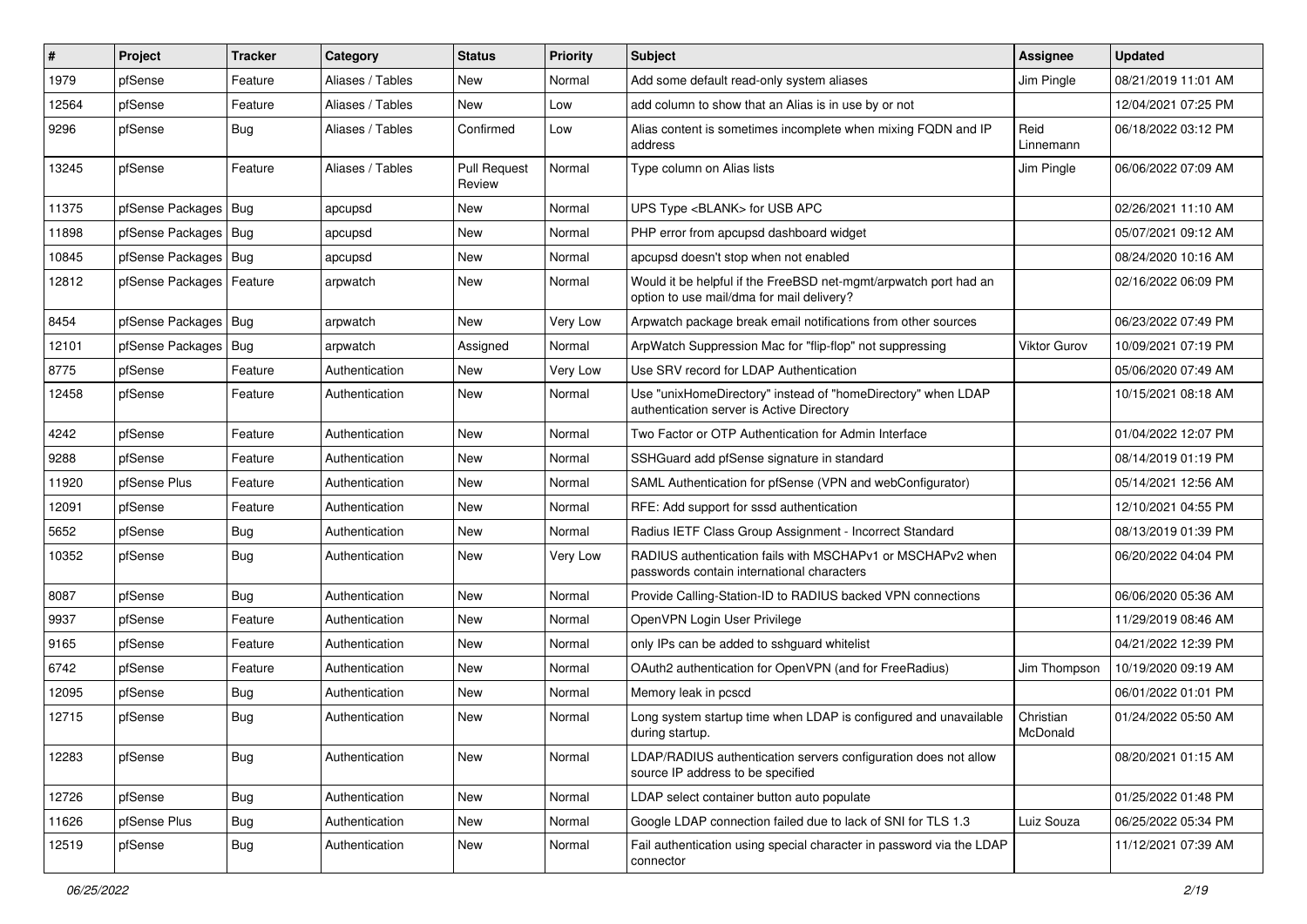| #     | Project                    | <b>Tracker</b> | Category         | <b>Status</b>                 | <b>Priority</b> | Subject                                                                                                                             | <b>Assignee</b> | <b>Updated</b>      |
|-------|----------------------------|----------------|------------------|-------------------------------|-----------------|-------------------------------------------------------------------------------------------------------------------------------------|-----------------|---------------------|
| 12863 | pfSense                    | Feature        | Authentication   | New                           | Very Low        | dynamically tune sha512crypt rounds                                                                                                 | Jim Pingle      | 03/19/2022 12:53 PM |
| 8694  | pfSense                    | Feature        | Authentication   | New                           | Very Low        | Client CA Auth for PFSense WebGui                                                                                                   |                 | 08/21/2019 09:25 AM |
| 10765 | pfSense                    | Bug            | Authentication   | New                           | Normal          | Ampersands in Idap extended query are escaped twice                                                                                 |                 | 09/02/2020 07:55 AM |
| 10843 | pfSense                    | Feature        | Authentication   | New                           | Normal          | Allow user manager settings to specify multiple authentication<br>servers                                                           |                 | 01/13/2022 07:22 AM |
| 5825  | pfSense                    | Feature        | Authentication   | <b>New</b>                    | Normal          | Allow EAP-RADIUS for authentication servers                                                                                         |                 | 08/21/2019 10:32 AM |
| 13260 | pfSense                    | Feature        | Authentication   | New                           | Normal          | Add support for OpenVPN static-challenge                                                                                            |                 | 06/09/2022 02:04 PM |
| 9222  | pfSense                    | Feature        | Authentication   | <b>New</b>                    | Normal          | Add sshguard log when release an IP                                                                                                 |                 | 08/14/2019 01:00 PM |
| 4098  | pfSense                    | Feature        | Authentication   | New                           | Normal          | Add option to force a password change on login                                                                                      |                 | 08/21/2019 10:31 AM |
| 12546 | pfSense Plus               | Feature        | Authentication   | <b>New</b>                    | Normal          | Add 2FA Support to pfSense Plus Local Database Authentication                                                                       |                 | 06/25/2022 05:30 PM |
| 13093 | pfSense                    | Bug            | Authentication   | In Progress                   | Normal          | LDAP authentication fails with extended query and RFC2307 group<br>lookups enabled                                                  | Chris Linstruth | 05/31/2022 07:20 AM |
| 12225 | pfSense                    | <b>Bug</b>     | Authentication   | <b>Pull Request</b><br>Review | Normal          | Group membership field is not needed for remote groups                                                                              | Viktor Gurov    | 05/17/2022 02:21 PM |
| 11266 | pfSense Packages   Feature |                | AutoConfigBackup | New                           | Very Low        | Give an option to list restore point in "reverse" order/latest at the top.                                                          |                 | 01/19/2021 06:58 PM |
| 12767 | pfSense Packages   Bug     |                | Avahi            | New                           | Normal          | Package radavahi-daemon does does not exist in current pfSense<br>version and it has been removed"" message on pfSense 2.7 restore  |                 | 02/07/2022 11:28 AM |
| 12329 | pfSense Packages   Feature |                | Avahi            | <b>New</b>                    | Normal          | Add optional floating firewall rules for IPv4 and IPv6                                                                              |                 | 02/09/2022 04:43 PM |
| 13039 | pfSense Packages   Feature |                | AWS VPC          | New                           | Normal          | Handle transit gateway VPNs in the AWS VPN wizard                                                                                   |                 | 04/11/2022 07:31 AM |
| 9497  | pfSense Packages   Bug     |                | AWS VPC          | <b>New</b>                    | Normal          | AWS VPN Wizard: WebGUI times out.                                                                                                   |                 | 11/13/2019 10:07 AM |
| 9495  | pfSense Packages   Bug     |                | AWS VPC          | <b>New</b>                    | Normal          | AWS VPC VPN wizard produces incorrect config (SHA256 should<br>be SHA1)                                                             |                 | 08/19/2019 02:45 PM |
| 11098 | pfSense Packages   Bug     |                | Backup           | Feedback                      | Normal          | Backup Files and Directories plugin crashes firewall if /root specified<br>as backup location                                       | Viktor Gurov    | 12/23/2021 10:45 AM |
| 10900 | pfSense Packages   Bug     |                | Backup           | Feedback                      | Normal          | /packages/backup/backup.php?a=download&t=backup HTTP 504,<br>or Sends PHP Error Message as ASCII/Text file Named<br>pfsense.bak.tgz |                 | 04/05/2022 01:51 AM |
| 8076  | pfSense                    | <b>Bug</b>     | Backup / Restore | <b>New</b>                    | Normal          | User can easily apply an unusable interface configuration after<br>restore                                                          |                 | 08/14/2019 10:52 AM |
| 1738  | pfSense                    | Bug            | Backup / Restore | New                           | Very Low        | Restore fails when username in backup is not matching                                                                               |                 | 12/11/2021 07:51 PM |
| 12774 | pfSense                    | <b>Bug</b>     | Backup / Restore | New                           | Normal          | Picture widget image is not saved in backup                                                                                         |                 | 04/04/2022 04:48 AM |
| 3697  | pfSense                    | Feature        | Backup / Restore | New                           | Normal          | New backup/restore area: Certificates                                                                                               |                 | 03/11/2017 11:30 AM |
| 3696  | pfSense                    | Feature        | Backup / Restore | New                           | Normal          | Multiple items backup/restore                                                                                                       |                 | 06/06/2014 02:33 PM |
| 1367  | pfSense                    | Feature        | Backup / Restore | New                           | Normal          | Input validation on partial config restores                                                                                         |                 | 03/21/2011 01:16 AM |
| 12249 | pfSense                    | <b>Bug</b>     | Backup / Restore | New                           | Normal          | HAProxy causing failed ACB backups                                                                                                  |                 | 11/15/2021 11:58 PM |
| 286   | pfSense                    | Feature        | Backup / Restore | New                           | Normal          | Backup/restore users individually                                                                                                   |                 | 01/09/2021 03:48 PM |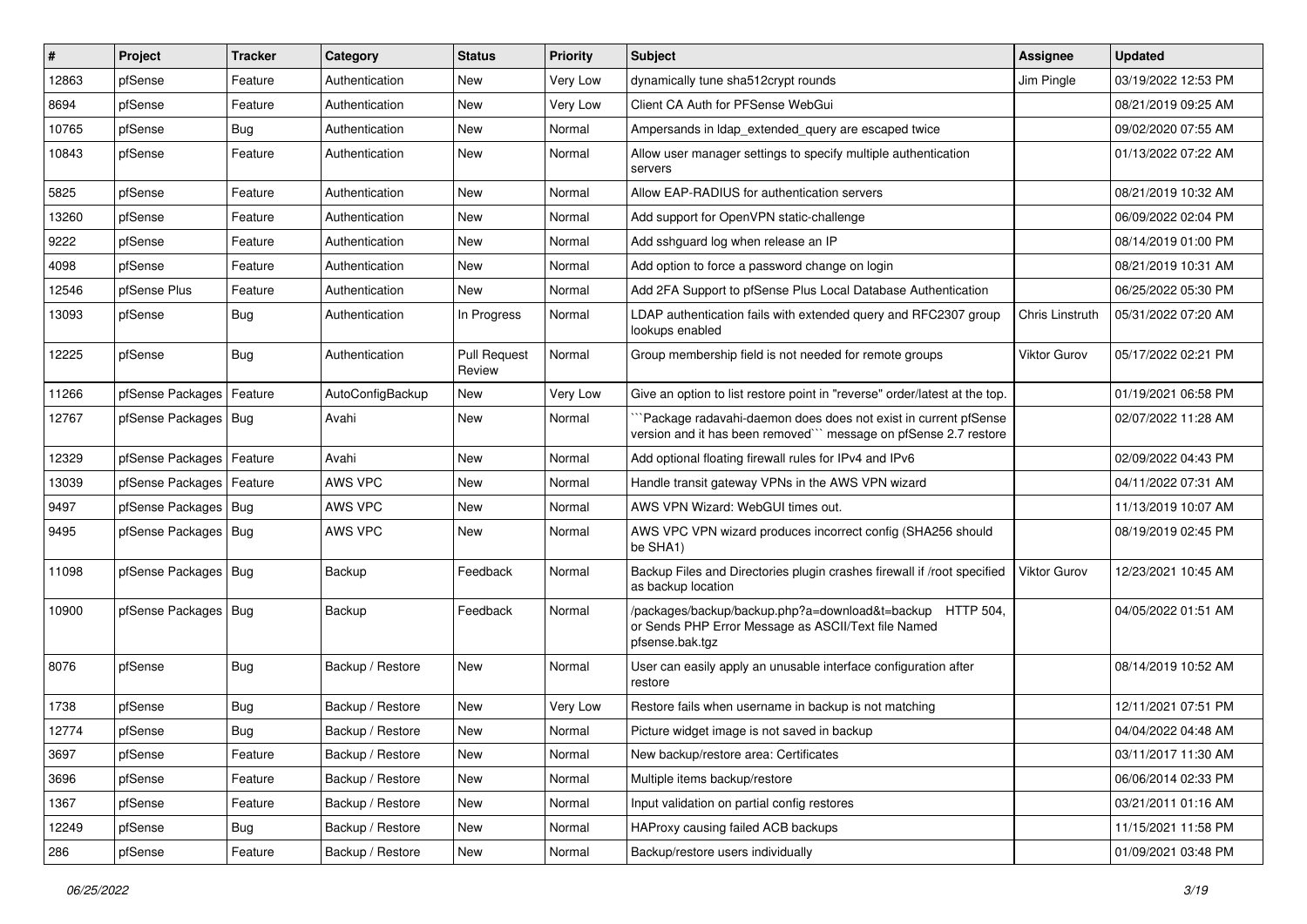| #     | Project                       | <b>Tracker</b> | Category         | <b>Status</b> | <b>Priority</b> | Subject                                                                                                  | <b>Assignee</b>       | <b>Updated</b>      |
|-------|-------------------------------|----------------|------------------|---------------|-----------------|----------------------------------------------------------------------------------------------------------|-----------------------|---------------------|
| 11110 | pfSense                       | Bug            | Backup / Restore | New           | Normal          | Backup file should be checked before restoring a specific area                                           |                       | 12/05/2020 02:50 PM |
| 6608  | pfSense                       | Feature        | Backup / Restore | New           | Low             | backup and restore dhcp                                                                                  |                       | 07/13/2016 04:09 PM |
| 4681  | pfSense                       | Feature        | Backup / Restore | New           | Normal          | AutoConfigBackup make a way to easily download a saved backup                                            |                       | 08/16/2019 12:46 PM |
| 9775  | pfSense                       | Feature        | Backup / Restore | New           | Normal          | AutoConfigBackup - Rolling per day/hour cap on changes, retention<br>policy                              |                       | 09/20/2019 09:19 AM |
| 7688  | pfSense                       | Feature        | Backup / Restore | <b>New</b>    | Low             | AutoConfigBackup - Info Icon - username only                                                             |                       | 10/22/2017 10:46 AM |
| 12553 | pfSense                       | Feature        | Backup / Restore | New           | Normal          | Auto Config Backup: Allow selecting multiple backups for deletion                                        |                       | 02/22/2022 04:27 AM |
| 7757  | pfSense                       | Bug            | Backup / Restore | New           | Normal          | Auto Config Backup fails to upload unless Default Gateway is up                                          |                       | 08/16/2019 12:47 PM |
| 13289 | pfSense                       | <b>Bug</b>     | Backup / Restore | New           | Low             | Attempting to restore a 0 byte "config.xml" prints an error that the<br>file cannot be read              |                       | 06/20/2022 10:46 AM |
| 13205 | pfSense Docs                  | New Content    | Backup / Restore | Feedback      | Normal          | <b>ZFS Boot Environment documentation</b>                                                                | Christian<br>McDonald | 05/31/2022 10:55 AM |
| 8146  | pfSense Packages   Feature    |                | <b>BIND</b>      | <b>New</b>    | Normal          | Zone Domain Records more powerfull for BIND Zones                                                        |                       | 08/13/2019 09:39 AM |
| 8199  | pfSense Packages   Feature    |                | <b>BIND</b>      | New           | Normal          | Support reordering and/or sort alphabetically across BIND package                                        |                       | 12/12/2017 02:05 AM |
| 10693 | pfSense Packages   Bug        |                | <b>BIND</b>      | New           | Normal          | pfSense Bind Zone Editor UI does not update zone serial number<br>when a change is made                  |                       | 09/01/2021 12:51 AM |
| 10760 | pfSense Packages   Bug        |                | <b>BIND</b>      | New           | High            | pfSense BIND 9.14.12 server terminates due to assertion failure                                          |                       | 07/11/2020 04:53 PM |
| 11074 | pfSense Packages   Bug        |                | <b>BIND</b>      | New           | Low             | bind Zone Settings Zones, Save button opens "Confirmation<br>required to save changes"                   |                       | 11/16/2020 11:08 AM |
| 8197  | pfSense Packages   Bug        |                | <b>BIND</b>      | New           | Normal          | BIND UI fails to properly update zone with inline DNSSEC signing<br>enabled                              |                       | 02/18/2019 05:23 PM |
| 11634 | pfSense Packages   Regression |                | <b>BIND</b>      | New           | Normal          | bind hangs when pfsense is reconnecting as an openvpn client to a<br>TUN openvpn server                  |                       | 03/14/2021 07:23 AM |
| 11563 | pfSense Packages   Bug        |                | <b>BIND</b>      | <b>New</b>    | High            | BIND GUI writes TXT records > 255 characters                                                             |                       | 02/27/2021 07:11 AM |
| 11343 | pfSense Packages   Bug        |                | <b>BIND</b>      | Feedback      | Low             | Invalid link to pfSense-pkg-bind changelog                                                               | <b>Viktor Gurov</b>   | 04/05/2022 08:12 AM |
| 9916  | pfSense Packages   Feature    |                | <b>BIND</b>      | Feedback      | Normal          | Check allow-transfer in custom option when the zone is slave                                             |                       | 04/21/2022 12:40 PM |
| 10330 | pfSense Packages   Bug        |                | <b>BIND</b>      | Feedback      | Normal          | BIND zone configuration displays wrong DS resource record with<br>inline DNSSEC signing enabled          |                       | 04/21/2022 12:40 PM |
| 12869 | pfSense Packages   Bug        |                | <b>BIND</b>      | Feedback      | Normal          | Bind DNS Package AAAA filtering Broken on new ZFS Installs                                               | <b>Viktor Gurov</b>   | 03/09/2022 12:38 PM |
| 10445 | pfSense Packages   Bug        |                | <b>BIND</b>      | Feedback      | Normal          | BIND crashed when added RPZ. rpz is not a master or slave zone.                                          |                       | 04/21/2022 12:40 PM |
| 13114 | pfSense Packages   Bug        |                | <b>BIND</b>      | Feedback      | Normal          | BIND calls rndc in rc_stop when named is not running                                                     | <b>Stuart Wyatt</b>   | 05/04/2022 12:41 PM |
| 13002 | pfSense Packages   Regression |                | <b>BIND</b>      | Feedback      | Normal          | BIND 9.16_13 could not find existing DNSSEC keys at<br>/cf/named/etc/namedb/keys due to directory change | Viktor Gurov          | 03/31/2022 12:14 PM |
| 12782 | pfSense                       | Todo           | Build / Release  | New           | Normal          | Disable compatibility flag                                                                               | <b>Brad Davis</b>     | 05/17/2022 02:33 PM |
| 4472  | pfSense                       | Feature        | Build / Release  | New           | Normal          | Cryptographically sign every (sub-)release                                                               |                       | 08/13/2019 12:53 PM |
| 13220 | pfSense                       | Feature        | Captive Portal   | New           | Very Low        | Voucher per-roll bandwidth restrictions and traffic quotas                                               |                       | 05/26/2022 08:16 AM |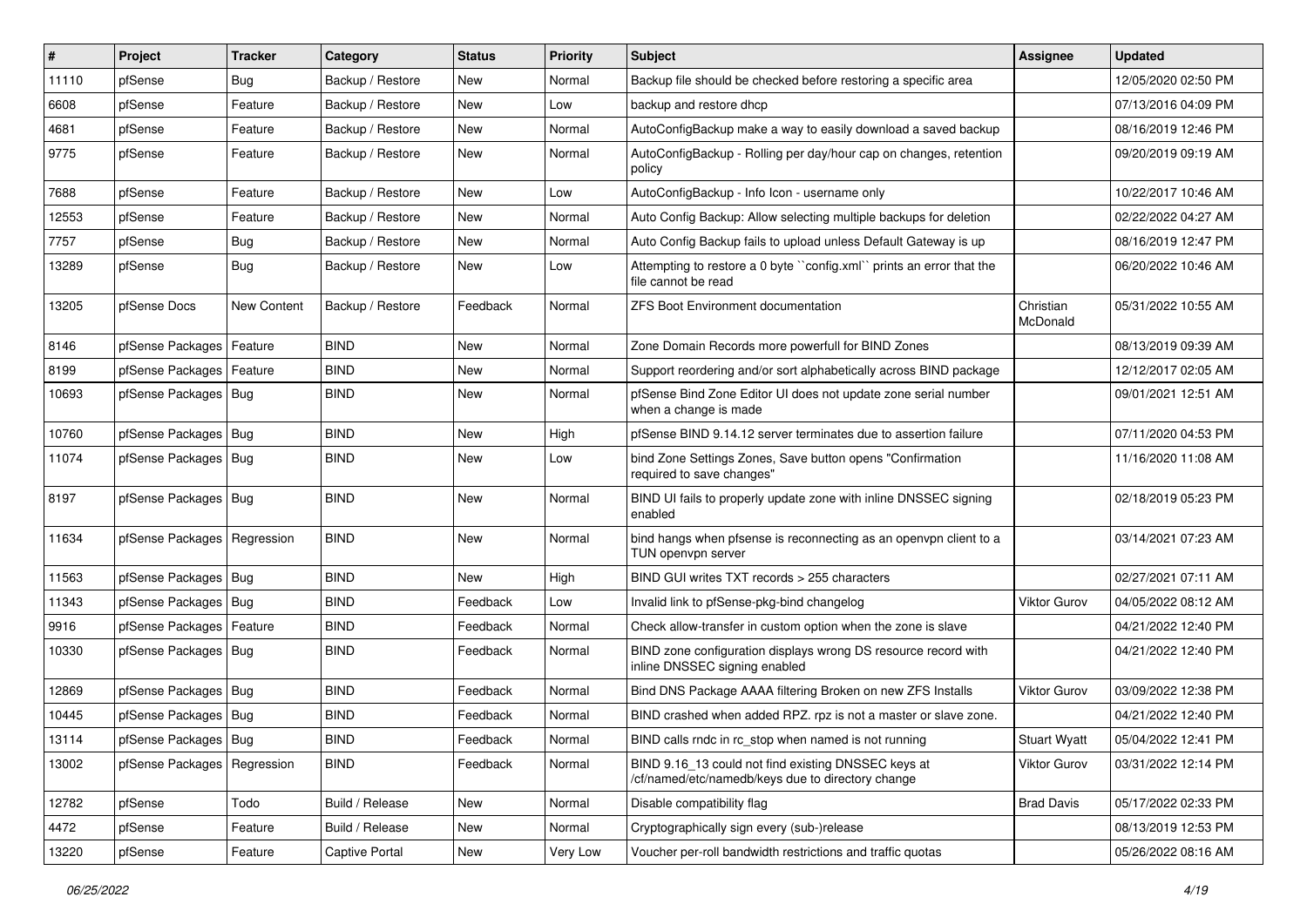| $\vert$ # | Project | <b>Tracker</b> | Category              | <b>Status</b>                 | <b>Priority</b> | Subject                                                                           | Assignee             | <b>Updated</b>      |
|-----------|---------|----------------|-----------------------|-------------------------------|-----------------|-----------------------------------------------------------------------------------|----------------------|---------------------|
| 12648     | pfSense | <b>Bug</b>     | Captive Portal        | New                           | Normal          | Undocumented variables 'listenporthttp' and 'listenporthttps'                     |                      | 12/28/2021 10:44 AM |
| 11379     | pfSense | Feature        | <b>Captive Portal</b> | New                           | Normal          | <b>Template Roll Printer</b>                                                      |                      | 02/07/2021 05:26 AM |
| 385       | pfSense | Feature        | <b>Captive Portal</b> | New                           | Normal          | Reverse captive portal                                                            |                      | 08/13/2019 12:23 PM |
| 12730     | pfSense | <b>Bug</b>     | Captive Portal        | <b>New</b>                    | Normal          | RADIUS accounting does not work if WAN is down                                    |                      | 01/26/2022 05:13 AM |
| 3377      | pfSense | Feature        | <b>Captive Portal</b> | <b>New</b>                    | Normal          | OAuth2 authentication in captive portal                                           | Jim Thompson         | 10/19/2020 09:13 AM |
| 13219     | pfSense | Feature        | Captive Portal        | New                           | Very Low        | Enable/Disable single voucher roll                                                |                      | 05/26/2022 08:14 AM |
| 12467     | pfSense | Bug            | <b>Captive Portal</b> | New                           | Normal          | CP error on client disconnect after reboot                                        |                      | 10/17/2021 05:35 AM |
| 2545      | pfSense | Feature        | Captive Portal        | New                           | Low             | CaptivePortal: Custom "Re-authenticate every x minutes"                           |                      | 07/08/2012 05:21 PM |
| 2025      | pfSense | Feature        | <b>Captive Portal</b> | New                           | Normal          | Captive Portal: Easy accessible Logout page instead of Logout<br>pop-up window    |                      | 02/06/2016 04:59 AM |
| 2573      | pfSense | Feature        | <b>Captive Portal</b> | New                           | Normal          | Captive Portal support of RADIUS POD (Packet of Disconnect)                       |                      | 10/17/2016 03:14 AM |
| 4724      | pfSense | Feature        | <b>Captive Portal</b> | New                           | Low             | Captive Portal Status Add Client Hostname                                         |                      | 05/22/2015 08:38 AM |
| 12357     | pfSense | <b>Bug</b>     | <b>Captive Portal</b> | New                           | Normal          | Captive Portal popup Logout button loads full login page in popup<br>when clicked |                      | 10/27/2021 12:10 PM |
| 9627      | pfSense | Feature        | <b>Captive Portal</b> | <b>New</b>                    | Normal          | Captive Portal only shows authenticated users                                     |                      | 08/14/2019 02:48 PM |
| 2963      | pfSense | Feature        | <b>Captive Portal</b> | New                           | Normal          | Captive Portal MAC authentication request                                         |                      | 08/22/2017 09:09 PM |
| 1675      | pfSense | <b>Bug</b>     | <b>Captive Portal</b> | <b>New</b>                    | Normal          | Captive portal logout problems with pop-up blockers.                              | <b>Jared Dillard</b> | 03/28/2016 01:37 PM |
| 1831      | pfSense | Feature        | <b>Captive Portal</b> | New                           | Normal          | Captive portal IPv6 support                                                       | Reid<br>Linnemann    | 05/25/2022 07:57 AM |
| 9970      | pfSense | Feature        | Captive Portal        | <b>New</b>                    | Low             | Captive Portal and SAML2 Integration                                              | Mauro Braggio        | 10/12/2020 07:39 AM |
| 11189     | pfSense | Feature        | <b>Captive Portal</b> | <b>New</b>                    | Normal          | Captive Portal - Tarpit option                                                    |                      | 12/23/2020 06:44 PM |
| 3053      | pfSense | Feature        | Captive Portal        | New                           | Normal          | Automatically add DHCP static addresses to CP passthru-mac                        |                      | 06/21/2013 11:54 AM |
| 6956      | pfSense | Feature        | <b>Captive Portal</b> | New                           | Normal          | Allow more control over concurrent logins                                         |                      | 11/23/2016 12:01 PM |
| 7971      | pfSense | Feature        | <b>Captive Portal</b> | New                           | Normal          | Allow import, export and synchronization of MACs under Captive<br>Portal service  |                      | 10/19/2017 04:56 AM |
| 1924      | pfSense | Feature        | Captive Portal        | <b>New</b>                    | Normal          | Ability of CP's allowed IP addresses to use aliases                               |                      | 07/26/2018 04:28 AM |
| 5658      | pfSense | <b>Bug</b>     | <b>Captive Portal</b> | Confirmed                     | Low             | Files with the same name cannot be uploaded to multiple captive<br>portal zones   |                      | 12/18/2015 07:19 PM |
| 7553      | pfSense | <b>Bug</b>     | <b>Captive Portal</b> | Confirmed                     | Very Low        | Captive portal on a parent interface blocks traffic on VLAN interfaces<br>too     |                      | 08/19/2018 03:15 PM |
| 13226     | pfSense | <b>Bug</b>     | Captive Portal        | Confirmed                     | Normal          | Captive Portal doesn't disconnect established OpenVPN link                        | Reid<br>Linnemann    | 05/30/2022 10:38 AM |
| 13215     | pfSense | <b>Bug</b>     | Captive Portal        | Assigned                      | Normal          | Allowed MAC/IP/Hostname traffic counts for authorized users                       | Reid<br>Linnemann    | 05/31/2022 05:31 PM |
| 13272     | pfSense | Bug            | Captive Portal        | <b>Pull Request</b><br>Review | Very Low        | Voucher CSV output has leading space before voucher code                          | Jim Pingle           | 06/13/2022 10:27 AM |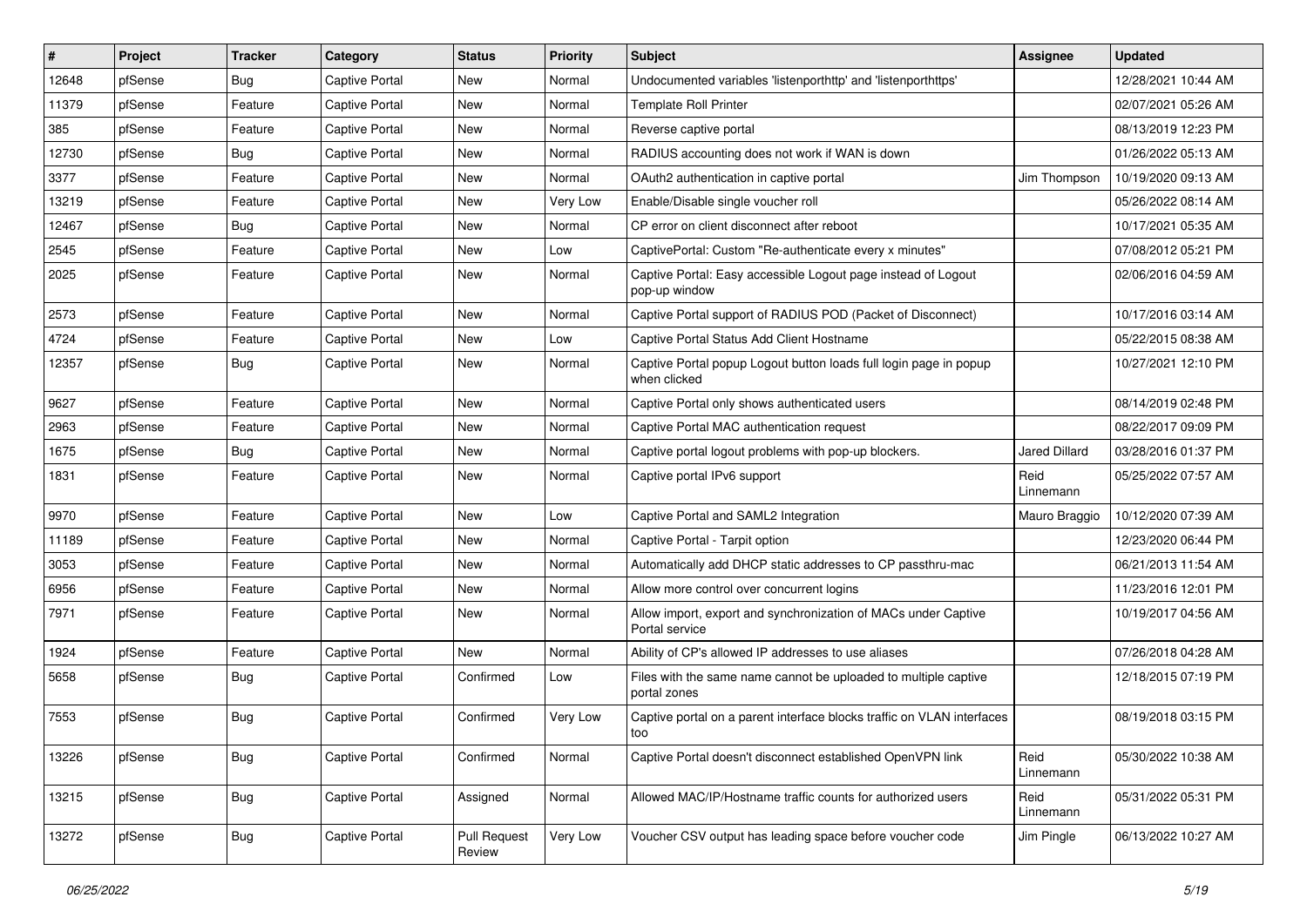| $\vert$ # | <b>Project</b>   | <b>Tracker</b> | Category                 | <b>Status</b>                 | <b>Priority</b> | <b>Subject</b>                                                                                                          | <b>Assignee</b> | <b>Updated</b>      |
|-----------|------------------|----------------|--------------------------|-------------------------------|-----------------|-------------------------------------------------------------------------------------------------------------------------|-----------------|---------------------|
| 13229     | pfSense Docs     | Todo           | Captive Portal           | Feedback                      | Normal          | Update documentation for IPFW to PF transition for Limiters and<br><b>Captive Portal</b>                                | Jim Pingle      | 05/27/2022 03:04 PM |
| 13290     | pfSense          | Regression     | Captive Portal           | Feedback                      | Normal          | My PfSense version 2.7 is returning the error "dummynet bad switch<br>21" every time I activate my Captive Portals (7). |                 | 06/20/2022 06:01 PM |
| 8566      | pfSense          | <b>Bug</b>     | CARP                     | <b>New</b>                    | Normal          | Wrong IPv6 source in NS request in case using of IPv6 alias                                                             |                 | 06/12/2018 01:26 PM |
| 8567      | pfSense          | Bug            | CARP                     | <b>New</b>                    | Normal          | Using IPv6 VIP alias for services may affect CARP IPv6 VIP work                                                         |                 | 06/12/2018 01:26 PM |
| 7648      | pfSense          | Bug            | CARP                     | <b>New</b>                    | Very Low        | SPAN ports on an interface renders CARP HA inoperative                                                                  |                 | 06/14/2017 09:19 PM |
| 5849      | pfSense          | <b>Bug</b>     | CARP                     | <b>New</b>                    | Normal          | Routing fail on CARP IPsec                                                                                              |                 | 12/18/2021 04:41 PM |
| 2099      | pfSense          | Todo           | CARP                     | <b>New</b>                    | Normal          | Remove "queue" from CARP traffic                                                                                        |                 | 01/19/2012 10:59 AM |
| 8100      | pfSense          | <b>Bug</b>     | CARP                     | <b>New</b>                    | Normal          | pfsync Initially Deletes States on Primary for Connections<br>Established through Secondary                             | Luiz Souza      | 02/08/2022 12:59 PM |
| 13110     | pfSense          | Bug            | CARP                     | New                           | Very Low        | changing CARP VIP address does not update outbound NAT<br>interface IP                                                  |                 | 05/03/2022 02:52 PM |
| 2218      | pfSense          | Feature        | CARP                     | <b>New</b>                    | Normal          | Ability to delay CARP master status at boot time                                                                        |                 | 03/03/2021 11:57 AM |
| 4845      | pfSense          | <b>Bug</b>     | CARP                     | Confirmed                     | High            | CARP preemption doesn't switch to backup where connectivity<br>between systems is lost but not NIC link                 |                 | 07/28/2015 07:55 AM |
| 13063     | pfSense Packages | Feature        | Cellular                 | <b>Pull Request</b><br>Review | Normal          | Cellular package shall support more modems and NMEA port                                                                |                 | 05/06/2022 02:38 PM |
| 10796     | pfSense Packages | Feature        | Cellular                 | Feedback                      | Normal          | Huawei ME909u-521 support                                                                                               |                 | 04/21/2022 12:40 PM |
| 2276      | pfSense          | Feature        | Certificates             | <b>New</b>                    | Normal          | Remote CRL fetch support                                                                                                |                 | 02/06/2016 04:14 AM |
| 7289      | pfSense          | <b>Bug</b>     | Certificates             | <b>New</b>                    | Low             | Generating 4096bit Certificate                                                                                          |                 | 08/14/2019 09:56 AM |
| 12894     | pfSense Plus     | <b>Bug</b>     | Certificates             | <b>New</b>                    | Low             | duplicating freshly created certificates through refreshing                                                             |                 | 03/03/2022 02:35 PM |
| 9889      | pfSense          | Bug            | Certificates             | <b>New</b>                    | Very Low        | CRL check for Intermediate CA CRLs fails                                                                                | Jim Pingle      | 11/08/2019 11:03 AM |
| 11203     | pfSense          | Bug            | Certificates             | <b>New</b>                    | Normal          | certificate manager very slow                                                                                           |                 | 12/31/2020 11:57 AM |
| 12737     | pfSense          | <b>Bug</b>     | Certificates             | <b>New</b>                    | Normal          | CApath is not defined by default in curl                                                                                |                 | 05/17/2022 02:30 PM |
| 10258     | pfSense          | Feature        | Certificates             | <b>New</b>                    | Very Low        | allow to sign CA                                                                                                        |                 | 02/20/2020 04:20 AM |
| 1268      | pfSense          | Feature        | Certificates             | <b>New</b>                    | Normal          | Allow mass renewing of certs                                                                                            |                 | 11/01/2019 03:17 PM |
| 1257      | pfSense          | Feature        | Certificates             | <b>Pull Request</b><br>Review | Normal          | Handle encypted CA/Certificate private keys                                                                             |                 | 10/12/2020 07:12 AM |
| 13291     | pfSense Docs     | Todo           | Configuration            | <b>New</b>                    | Low             | Notification documentation                                                                                              |                 | 06/21/2022 10:22 AM |
| 12098     | pfSense Docs     | Correction     | Configuration            | New                           | Normal          | Feedback on pfSense Configuration Recipes - Accessing a<br>CPE/Modem from Inside the Firewall                           |                 | 07/02/2021 02:30 AM |
| 12402     | pfSense Docs     | Todo           | Configuration            | <b>New</b>                    | Normal          | Feedback on Configuration - Advanced Configuration Options -<br>Notifications                                           |                 | 09/24/2021 12:46 AM |
| 5902      | pfSense          | Todo           | Configuration<br>Backend | <b>New</b>                    | Normal          | Use a common place for default values                                                                                   |                 | 08/13/2019 12:53 PM |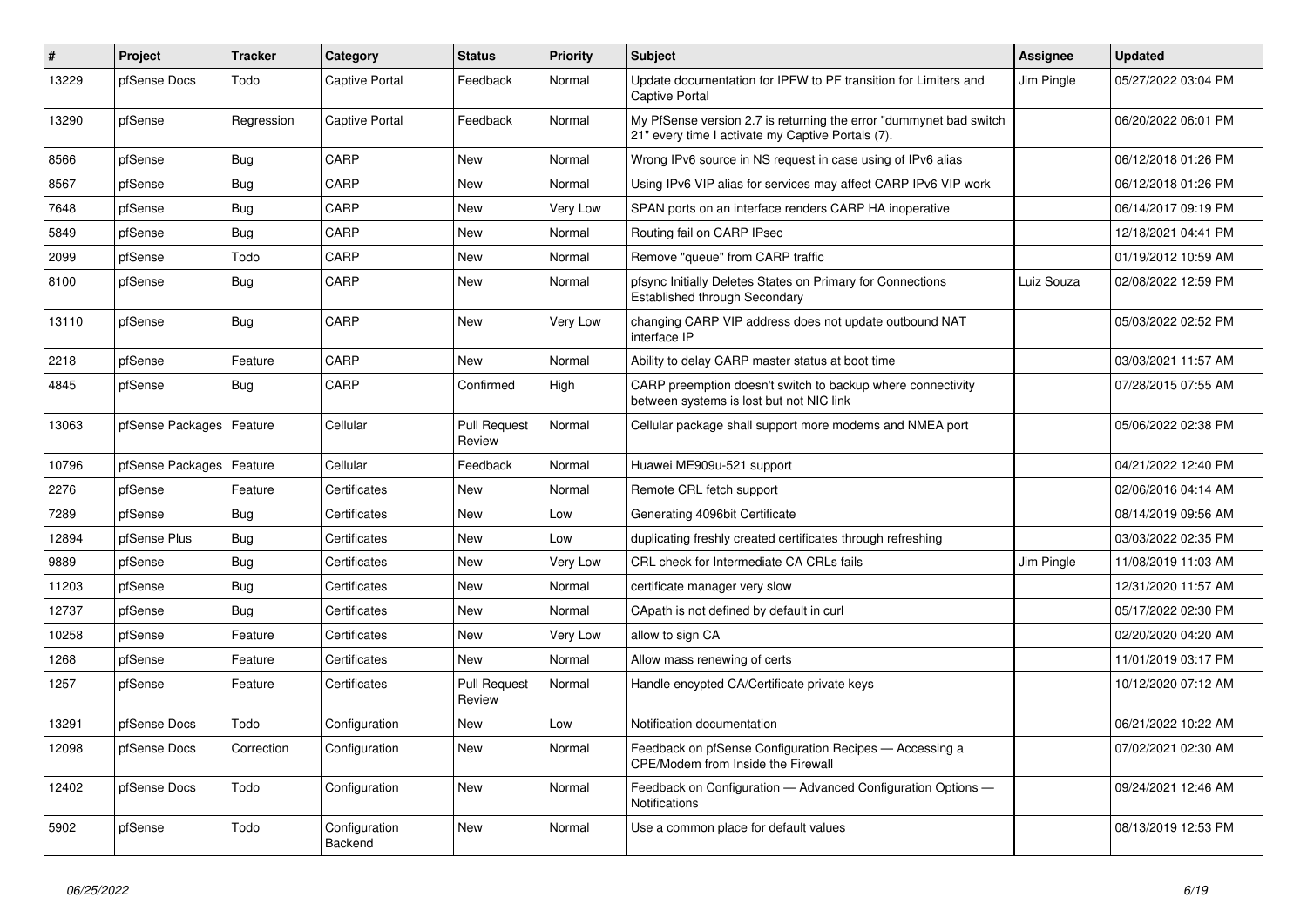| ∦     | Project          | Tracker    | Category                        | <b>Status</b>                 | <b>Priority</b> | Subject                                                                                                               | <b>Assignee</b> | <b>Updated</b>      |
|-------|------------------|------------|---------------------------------|-------------------------------|-----------------|-----------------------------------------------------------------------------------------------------------------------|-----------------|---------------------|
| 10833 | pfSense          | <b>Bug</b> | Configuration<br>Backend        | New                           | Normal          | unbound exits on configuration error when link status flaps on LAN<br>interface                                       |                 | 08/13/2020 11:53 PM |
| 3895  | pfSense          | Feature    | Configuration<br>Backend        | New                           | Normal          | Timeout for "Apply change"                                                                                            |                 | 01/25/2021 08:07 AM |
| 6398  | pfSense          | <b>Bug</b> | Configuration<br><b>Backend</b> | <b>New</b>                    | Normal          | If config cannot be loaded due to corruption or bug, it isn't handled<br>gracefully (just stops)                      |                 | 08/13/2019 01:23 PM |
| 12483 | pfSense          | Bug        | Configuration<br><b>Backend</b> | New                           | Normal          | GUI creates inconsistent config.xml                                                                                   |                 | 10/23/2021 06:48 AM |
| 13287 | pfSense          | Feature    | Configuration<br>Backend        | <b>New</b>                    | Normal          | Encode OpenVPN Custom Options                                                                                         |                 | 06/20/2022 10:33 AM |
| 13288 | pfSense          | Bug        | Configuration<br>Backend        | New                           | Normal          | Encode FreeRADIUS Custom Options                                                                                      |                 | 06/20/2022 10:36 AM |
| 13249 | pfSense          | <b>Bug</b> | Console Menu                    | <b>New</b>                    | Normal          | Running playback comands multiple times results in PHP error                                                          |                 | 06/06/2022 07:02 AM |
| 7747  | pfSense          | Feature    | Console Menu                    | New                           | Normal          | Minor UI Tweak: Make hitting enter on the console (esp via SSH)<br>should not log you out, but simply redraw the menu |                 | 08/01/2017 04:03 PM |
| 6469  | pfSense          | Feature    | Console Menu                    | <b>New</b>                    | Normal          | Improve help + self documentation in console PHP shell                                                                |                 | 08/13/2019 01:23 PM |
| 2693  | pfSense          | Feature    | Console Menu                    | <b>New</b>                    | Normal          | Allow mapping mapping non-physical interfaces via console                                                             | Mathieu Simon   | 11/27/2012 03:00 PM |
| 13258 | pfSense          | <b>Bug</b> | Console Menu                    | <b>Pull Request</b><br>Review | Low             | secret menu option 100                                                                                                | Jim Pingle      | 06/12/2022 01:44 PM |
| 13268 | pfSense          | Todo       | Console Menu                    | Ready To Test                 | Normal          | columns don't align nicely in console with medium-long interface<br>names                                             |                 | 06/12/2022 10:32 PM |
| 11970 | pfSense Packages | <b>Bug</b> | Coreboot                        | New                           | Normal          | Netgate Firmware Upgrade Doesn't Work on XG-2758                                                                      |                 | 04/21/2022 12:39 PM |
| 13074 | pfSense Plus     | <b>Bug</b> | Cryptographic<br>Modules        | New                           | Normal          | AES-GCM with SafeXcel on Netgate 2100 causes MBUF overload                                                            |                 | 06/12/2022 11:14 AM |
| 12658 | pfSense Packages | Feature    | darkstat                        | New                           | Normal          | Adding prometheus metrics to darkstat                                                                                 |                 | 05/27/2022 09:44 PM |
| 7974  | pfSense          | Feature    | Dashboard                       | New                           | Normal          | <b>ZFS RAID Monitor Not available</b>                                                                                 |                 | 08/20/2019 01:34 PM |
| 11759 | pfSense          | <b>Bug</b> | Dashboard                       | <b>New</b>                    | Normal          | Traffic graphs on dashboard double upload on pppoe links                                                              |                 | 12/30/2021 04:00 AM |
| 8157  | pfSense          | <b>Bug</b> | Dashboard                       | New                           | Very Low        | Traffic Graph clutter from time to time                                                                               |                 | 12/03/2017 06:40 AM |
| 10401 | pfSense          | Feature    | Dashboard                       | New                           | Normal          | Request: ability to sort/separate stopped/running Service(s) on<br>Dashboard -> Services Status widget                |                 | 03/31/2020 04:48 PM |
| 4646  | pfSense          | Feature    | Dashboard                       | <b>New</b>                    | Normal          | Recover valuable vertical screen real estate in dashboard                                                             |                 | 04/20/2015 07:46 PM |
| 9353  | pfSense          | <b>Bug</b> | Dashboard                       | New                           | Low             | PHPSession errors from limited access to dashboard and widgets                                                        |                 | 10/06/2020 09:31 AM |
| 7387  | pfSense          | <b>Bug</b> | Dashboard                       | New                           | Low             | New Traffic Graph in dashboard resets inverted view to normal view                                                    | Jared Dillard   | 12/11/2021 08:14 PM |
| 13168 | pfSense          | Feature    | Dashboard                       | New                           | Low             | Multiple Dashboard views for a single user                                                                            |                 | 05/16/2022 07:53 AM |
| 7788  | pfSense          | <b>Bug</b> | Dashboard                       | New                           | Low             | Irregular updating of widgets like cpu/uptime on system widget.                                                       |                 | 08/21/2019 09:03 AM |
| 7857  | pfSense          | <b>Bug</b> | Dashboard                       | New                           | Very Low        | Interfaces Widget U/I fails to wrap IPV6 addresses when the string is<br>too wide for the widget                      |                 | 08/13/2019 09:15 AM |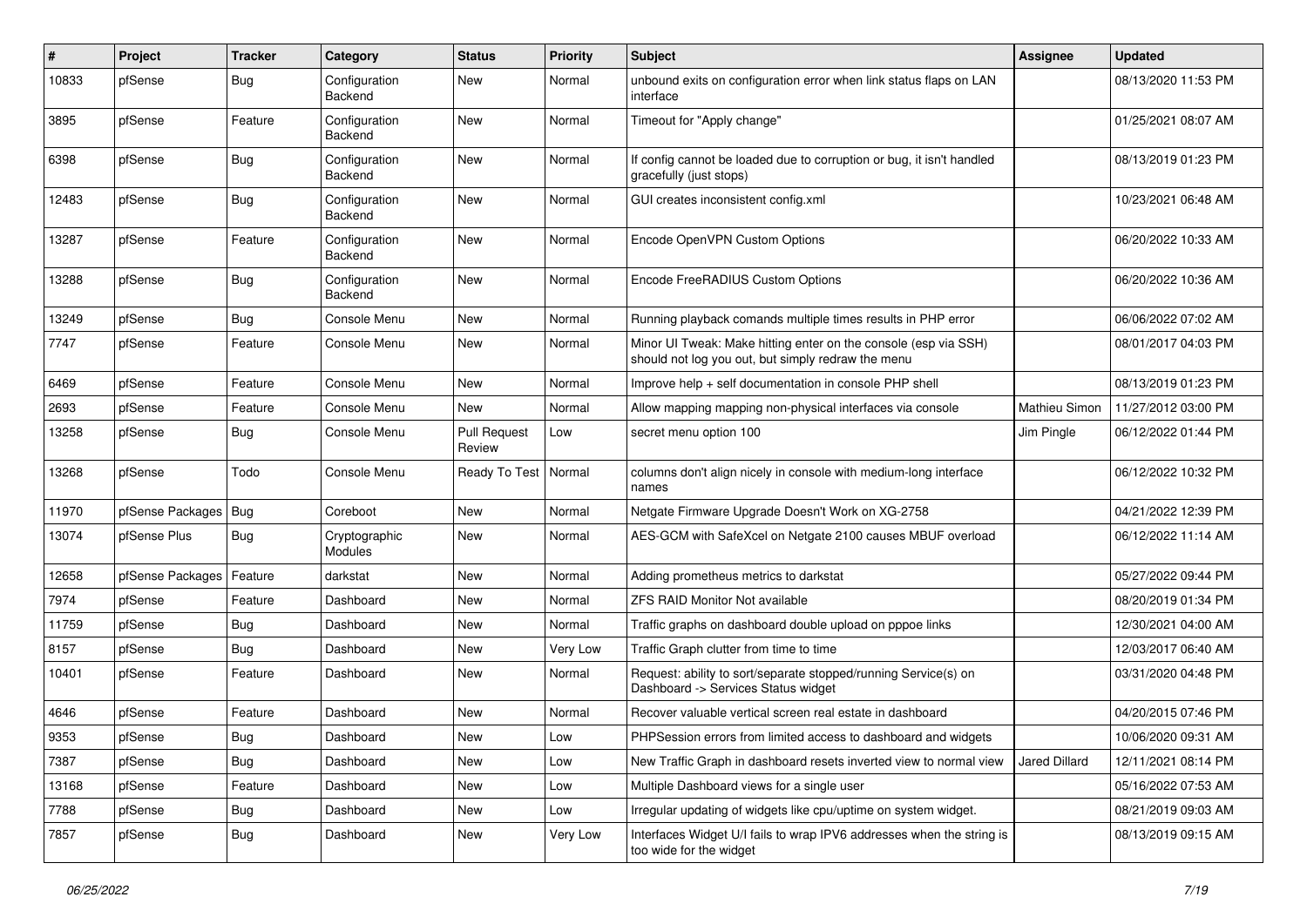| $\vert$ # | Project      | <b>Tracker</b> | Category        | <b>Status</b>                 | <b>Priority</b> | Subject                                                                                            | Assignee              | <b>Updated</b>      |
|-----------|--------------|----------------|-----------------|-------------------------------|-----------------|----------------------------------------------------------------------------------------------------|-----------------------|---------------------|
| 3411      | pfSense      | <b>Bug</b>     | Dashboard       | New                           | Low             | Interfaces and statistics dashboard widgets very slow with large<br>numbers of interfaces          |                       | 01/24/2014 02:09 AM |
| 7113      | pfSense      | <b>Bug</b>     | Dashboard       | <b>New</b>                    | Normal          | Interface name in Traffic Graphs                                                                   |                       | 12/31/2021 05:40 PM |
| 7934      | pfSense      | Feature        | Dashboard       | <b>New</b>                    | Very Low        | format support phone# for international use                                                        |                       | 10/12/2017 04:38 PM |
| 10280     | pfSense      | Feature        | Dashboard       | <b>New</b>                    | Low             | DHCP Leases widget                                                                                 |                       | 11/07/2020 09:18 PM |
| 9677      | pfSense      | Bug            | Dashboard       | New                           | Normal          | Dashboard hangs when widget needs data from a remote host which<br>is down                         |                       | 08/13/2019 09:15 AM |
| 5567      | pfSense      | Feature        | Dashboard       | <b>New</b>                    | Low             | CARP status widget does not update in real time                                                    |                       | 08/20/2019 03:33 PM |
| 7182      | pfSense      | Feature        | Dashboard       | New                           | Normal          | Break up System Widget on the Dashboard                                                            |                       | 08/21/2019 08:59 AM |
| 6390      | pfSense      | Todo           | Dashboard       | <b>New</b>                    | Low             | Autoscale from Traffic Graph not correct size (big graphs)                                         |                       | 05/23/2016 01:38 PM |
| 2479      | pfSense      | Feature        | Dashboard       | New                           | Normal          | Allow reordering of the traffic graphs on the dashboard                                            |                       | 06/08/2012 04:13 PM |
| 8458      | pfSense      | Feature        | Dashboard       | New                           | Low             | Allow reordering of interface widget                                                               |                       | 08/14/2019 10:52 AM |
| 10395     | pfSense      | Feature        | Dashboard       | <b>New</b>                    | Low             | Add Dashboard System Information support for more PC Engines<br>APU boards                         |                       | 02/17/2022 01:02 AM |
| 12673     | pfSense      | <b>Bug</b>     | Dashboard       | <b>Pull Request</b><br>Review | Normal          | Firewall Logs Widget fails to update at intervals below 5 seconds.                                 | Viktor Gurov          | 05/17/2022 02:20 PM |
| 13165     | pfSense      | Feature        | Dashboard       | <b>Pull Request</b><br>Review | Normal          | Feat: live update for Services dashboard widget                                                    |                       | 05/15/2022 01:48 AM |
| 13183     | pfSense Plus | Regression     | Dashboard       | Feedback                      | High            | ZFS module is loaded on systems without ZFS                                                        | Christian<br>McDonald | 05/23/2022 10:11 AM |
| 1219      | pfSense      | Feature        | Developer Tools | <b>New</b>                    | Low             | Ship DTRACE enabled kernels in the images                                                          |                       | 07/26/2017 03:14 AM |
| 7244      | pfSense      | Feature        | Developer Tools | New                           | Normal          | Publish pfsense as a Vagrant Basebox                                                               |                       | 01/29/2019 04:09 AM |
| 11471     | pfSense Docs | Todo           | Development     | New                           | Low             | Feedback on Development - Developing Packages                                                      | Jim Pingle            | 02/19/2021 02:52 PM |
| 8852      | pfSense Docs | Correction     | <b>DHCP</b>     | <b>New</b>                    | Normal          | [feedback form] Unclear about "Client Identifier" in a static mapping                              | Jim Pingle            | 09/23/2020 02:30 PM |
| 11071     | pfSense Docs | New Content    | <b>DHCP</b>     | New                           | Normal          | Feedback on Services - IPv6 Router Advertisements                                                  | Jim Pingle            | 12/08/2020 09:25 AM |
| 3771      | pfSense      | <b>Bug</b>     | DHCP (IPv4)     | <b>New</b>                    | Normal          | Webinterface and dhcpdcrashes with 500+ static leases                                              |                       | 08/21/2019 09:26 AM |
| 12070     | pfSense      | <b>Bug</b>     | DHCP (IPv4)     | New                           | Low             | VLAN0 for WAN DHCP                                                                                 |                       | 12/23/2021 04:31 PM |
| 9732      | pfSense      | Feature        | DHCP (IPv4)     | <b>New</b>                    | Normal          | System UTC time offset in DHCP Option 2                                                            |                       | 09/06/2019 08:39 PM |
| 4451      | pfSense      | <b>Bug</b>     | DHCP (IPv4)     | New                           | Low             | Status DHCP Leases shows double entries for static entries without<br>IP address                   | <b>Phillip Davis</b>  | 05/21/2022 04:55 PM |
| 7172      | pfSense      | Bug            | DHCP (IPv4)     | New                           | Normal          | Sorting by hostname in Services > DHCP Server > LAN should be<br>"natural" (alphanumeric friendly) |                       | 08/20/2019 03:47 PM |
| 5080      | pfSense      | Feature        | DHCP (IPv4)     | New                           | Normal          | Settings tab under Services>DHCP Server                                                            |                       | 08/13/2019 12:53 PM |
| 10802     | pfSense      | Feature        | DHCP (IPv4)     | New                           | Very Low        | Seperator for DHCP Static Mapped leases                                                            |                       | 07/31/2020 10:30 AM |
| 6544      | pfSense      | Feature        | DHCP (IPv4)     | New                           | Very Low        | RFC 3046 DHCP Option 82 support (and RFC 3315/4649/4580 for<br>IPv6)                               |                       | 07/13/2020 02:14 AM |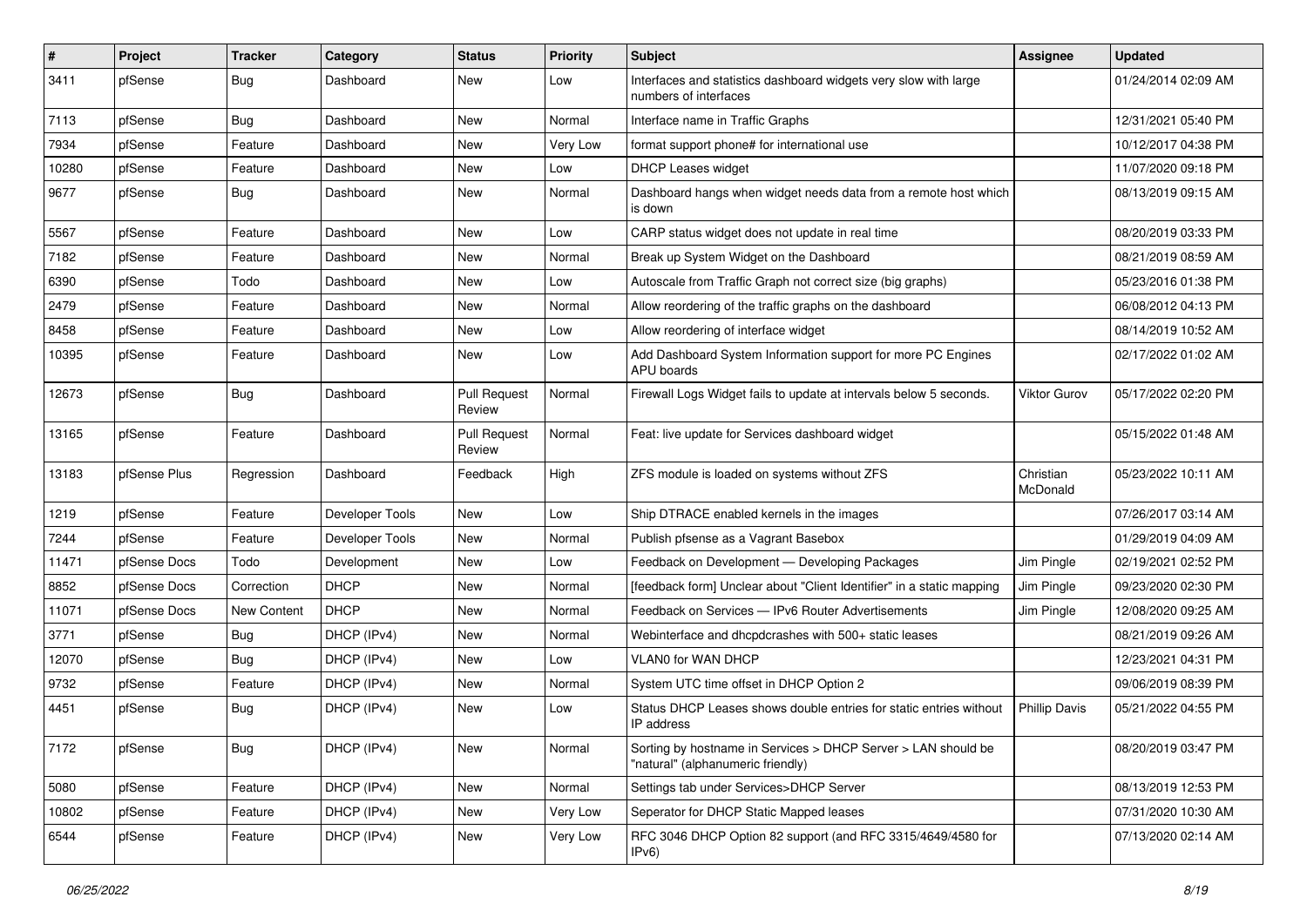| $\vert$ # | Project | <b>Tracker</b> | Category    | <b>Status</b> | <b>Priority</b> | Subject                                                                                                                            | <b>Assignee</b> | <b>Updated</b>      |
|-----------|---------|----------------|-------------|---------------|-----------------|------------------------------------------------------------------------------------------------------------------------------------|-----------------|---------------------|
| 9130      | pfSense | Feature        | DHCP (IPv4) | New           | Normal          | Request ID [#INC-16195]: DHCP - PXE Boot                                                                                           |                 | 09/10/2020 01:39 PM |
| 6615      | pfSense | Feature        | DHCP (IPv4) | New           | Normal          | new DHCP server option                                                                                                             |                 | 08/13/2019 01:39 PM |
| 2323      | pfSense | Feature        | DHCP (IPv4) | New           | Low             | GUI doesn't allow to configure DHCP server to serve IP addresses<br>belonging to subnets wich are not associated with an interface |                 | 08/19/2019 10:27 AM |
| 2774      | pfSense | Feature        | DHCP (IPv4) | <b>New</b>    | Normal          | Extend DHCP Pools code to allow using different subnets                                                                            |                 | 08/19/2019 10:27 AM |
| 7441      | pfSense | Feature        | DHCP (IPv4) | New           | Low             | Display start/end times for Static Mapping leases on DHCP<br>Leases/DHCPv6 Leases                                                  |                 | 08/21/2019 10:48 AM |
| 9343      | pfSense | <b>Bug</b>     | DHCP (IPv4) | <b>New</b>    | Normal          | diag_arp.php times out with large DHCPD leases table                                                                               |                 | 08/14/2019 01:19 PM |
| 2983      | pfSense | Feature        | DHCP (IPv4) | New           | Normal          | DHCPD: Add vendor-class-identifier and MAC-OIDs                                                                                    |                 | 05/29/2020 09:24 PM |
| 3404      | pfSense | Bug            | DHCP (IPv4) | New           | Normal          | DHCP Server Fails to Start on Interfaces that are Slow to Come<br><b>Online During Boot</b>                                        |                 | 02/11/2014 05:09 PM |
| 11004     | pfSense | Feature        | DHCP (IPv4) | <b>New</b>    | Low             | DHCP reservations with no IP address show entries in DHCP leases                                                                   |                 | 10/26/2020 07:22 AM |
| 8879      | pfSense | Feature        | DHCP (IPv4) | <b>New</b>    | Very Low        | DHCP options ADD force options                                                                                                     |                 | 09/07/2018 09:14 AM |
| 12067     | pfSense | <b>Bug</b>     | DHCP (IPv4) | New           | Very Low        | <b>DHCP Monitoring Statistics Error</b>                                                                                            |                 | 06/21/2021 08:39 AM |
| 10250     | pfSense | Feature        | DHCP (IPv4) | New           | Very Low        | DHCP lease view by interface                                                                                                       |                 | 02/11/2020 07:47 AM |
| 10345     | pfSense | Feature        | DHCP (IPv4) | New           | Normal          | DHCP lease distinction between online and offline                                                                                  |                 | 03/16/2020 07:56 AM |
| 13217     | pfSense | <b>Bug</b>     | DHCP (IPv4) | New           | Normal          | dhclient using default pid file location which does not exist                                                                      | Viktor Gurov    | 05/26/2022 08:09 AM |
| 13273     | pfSense | <b>Bug</b>     | DHCP (IPv4) | <b>New</b>    | Normal          | dhclient can use conflicting recorded leases                                                                                       |                 | 06/14/2022 11:07 AM |
| 13263     | pfSense | <b>Bug</b>     | DHCP (IPv4) | New           | Low             | Deleting a static DHCP entry when the related IP is not in the arp<br>table spams the log                                          |                 | 06/10/2022 11:18 AM |
| 3534      | pfSense | Feature        | DHCP (IPv4) | <b>New</b>    | Normal          | DDNS using arbitrary zone primary                                                                                                  |                 | 07/08/2014 11:40 AM |
| 6960      | pfSense | Feature        | DHCP (IPv4) | New           | Normal          | Consider replacing ISC DHCP server with KEA DHCP                                                                                   |                 | 09/24/2020 01:59 PM |
| 13250     | pfSense | Todo           | DHCP (IPv4) | New           | Very Low        | Clean up DHCP Server option language                                                                                               | Jim Pingle      | 06/06/2022 07:32 AM |
| 12922     | pfSense | <b>Bug</b>     | DHCP (IPv4) | New           | Normal          | Classless static routes received on DHCP WAN can override chosen<br>default gateway                                                |                 | 03/28/2022 10:08 AM |
| 8614      | pfSense | <b>Bug</b>     | DHCP (IPv4) | <b>New</b>    | Normal          | Cannot remove Additional BOOTP/DHCP Options                                                                                        |                 | 08/21/2019 09:15 AM |
| 13256     | pfSense | Feature        | DHCP (IPv4) | New           | Normal          | Better handling of duplicate IPs in static DHCP assignments                                                                        |                 | 06/11/2022 04:51 PM |
| 4899      | pfSense | Feature        | DHCP (IPv4) | <b>New</b>    | Normal          | Additional BOOTP/DHCP Options should allow a force option                                                                          |                 | 01/02/2018 02:24 PM |
| 8330      | pfSense | Feature        | DHCP (IPv4) | <b>New</b>    | Normal          | add options for ddns-local-address statements                                                                                      |                 | 04/27/2021 12:31 PM |
| 7405      | pfSense | Feature        | DHCP (IPv4) | New           | Normal          | Ability to add dhcp host reservations from "Diagnostics -> ARP table"                                                              |                 | 10/12/2020 08:22 AM |
| 4061      | pfSense | Bug            | DHCP (IPv4) | Confirmed     | Normal          | dhcpd doesn't send client-hostname to peer, breaking DHCP lease<br>registrations w/HA                                              |                 | 02/24/2017 08:58 PM |
| 6362      | pfSense | Bug            | DHCP (IPv4) | Confirmed     | Normal          | DHCP Client ID not used                                                                                                            |                 | 07/09/2021 06:30 AM |
| 8179      | pfSense | <b>Bug</b>     | DHCP (IPv4) | Feedback      | Normal          | Incorrect reverse DNS zone in DHCP server config for<br>non-octet-aligned subnet mask                                              | Renato Botelho  | 02/09/2022 11:17 PM |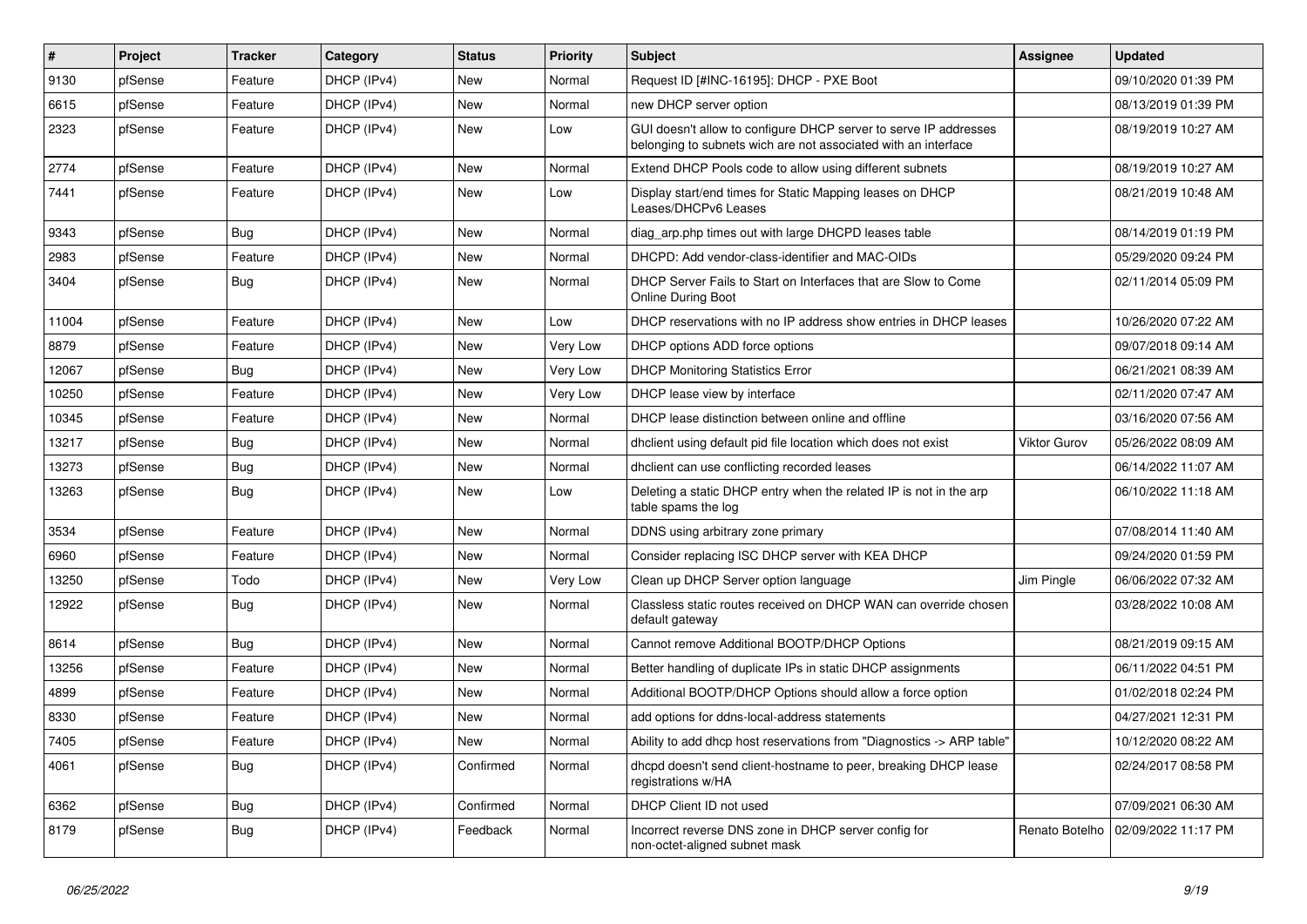| #     | Project | <b>Tracker</b> | Category          | <b>Status</b> | <b>Priority</b> | Subject                                                                                          | <b>Assignee</b>    | <b>Updated</b>      |
|-------|---------|----------------|-------------------|---------------|-----------------|--------------------------------------------------------------------------------------------------|--------------------|---------------------|
| 12959 | pfSense | Bug            | DHCP (IPv4)       | Feedback      | Normal          | dhcplease process wrongly update host file if client-hostname is<br>empty                        |                    | 03/28/2022 10:26 AM |
| 11927 | pfSense | Feature        | DHCP (IPv4)       | Feedback      | Normal          | Allow DHCP not to serve a gateway - small fix                                                    |                    | 01/03/2022 04:17 PM |
| 13253 | pfSense | <b>Bug</b>     | DHCP (IPv6)       | <b>New</b>    | Normal          | 'dhcp6c'' is not restarted when applying settings when multiple<br>WANs are configured for DHCP6 |                    | 06/06/2022 02:58 PM |
| 7734  | pfSense | <b>Bug</b>     | DHCP (IPv6)       | <b>New</b>    | Normal          | Using opton ia pd0 does not renew prefix and prefix get dropped                                  |                    | 07/31/2017 03:46 AM |
| 9536  | pfSense | Feature        | DHCP (IPv6)       | <b>New</b>    | Normal          | Support dynamic prefix in DHCPv6 Server                                                          |                    | 05/25/2022 04:27 AM |
| 9575  | pfSense | Feature        | DHCP (IPv6)       | <b>New</b>    | Very Low        | RFC 7078 - Distributing Address Selection Policy Using DHCPv6                                    |                    | 08/14/2019 02:39 PM |
| 6283  | pfSense | Feature        | DHCP (IPv6)       | <b>New</b>    | Normal          | Register DHCPv6 leases with DNS resolver                                                         |                    | 08/21/2019 10:48 AM |
| 10714 | pfSense | Bug            | DHCP (IPv6)       | New           | Normal          | radvd only gives out the prefix of the "first" IPv6 address of an<br>interface                   |                    | 10/06/2020 01:03 PM |
| 6873  | pfSense | <b>Bug</b>     | DHCP (IPv6)       | <b>New</b>    | Low             | radvd - Too many addresses in RDNSS section when previously<br>using DHCPv6                      | Dominic<br>McKeown | 06/06/2018 10:45 AM |
| 12823 | pfSense | <b>Bug</b>     | DHCP (IPv6)       | <b>New</b>    | Normal          | Multiple DHCP6 WAN connections PPPoE interface 'defached'<br>status                              |                    | 02/18/2022 05:39 AM |
| 9136  | pfSense | <b>Bug</b>     | DHCP (IPv6)       | <b>New</b>    | High            | IPv6 Tracking Interfaces Lose IPv6 Address in Certain Cases                                      |                    | 04/21/2022 12:39 PM |
| 13248 | pfSense | Regression     | DHCP (IPv6)       | <b>New</b>    | Normal          | IPv6 Router Advertisements runs when config.xml does not contain<br>an entry for the interface   |                    | 06/05/2022 07:44 PM |
| 7821  | pfSense | <b>Bug</b>     | DHCP (IPv6)       | <b>New</b>    | Normal          | GIF does not support broadcast                                                                   |                    | 08/29/2017 10:50 AM |
| 5950  | pfSense | Feature        | DHCP (IPv6)       | <b>New</b>    | Normal          | DHCPv6 Server support for PD of PD-obtained networks                                             |                    | 03/04/2016 03:04 AM |
| 6051  | pfSense | <b>Bug</b>     | DHCP (IPv6)       | <b>New</b>    | Normal          | DHCPv6 Client Failure for additional WAN Address causes<br>2-seconds-service-restart-loop        |                    | 12/03/2020 01:08 AM |
| 13237 | pfSense | <b>Bug</b>     | DHCP (IPv6)       | <b>New</b>    | Normal          | dhcp6c script cannot be executed safely                                                          |                    | 06/01/2022 11:20 AM |
| 6691  | pfSense | <b>Bug</b>     | DHCP (IPv6)       | <b>New</b>    | Normal          | dhcp6c quits after only two tries if no response was received                                    |                    | 12/07/2020 04:25 PM |
| 12947 | pfSense | <b>Bug</b>     | DHCP (IPv6)       | <b>New</b>    | Normal          | DHCP6 client does not take any action if the interface IPv6 address<br>changes during renewal    |                    | 06/19/2022 09:34 PM |
| 10822 | pfSense | <b>Bug</b>     | DHCP (IPv6)       | <b>New</b>    | Normal          | Deprecated IPv6 prefix won't be announced as deprecated to clients                               |                    | 08/10/2020 09:23 AM |
| 12581 | pfSense | Regression     | DHCP (IPv6)       | <b>New</b>    | Normal          | CARP IPv6 assigned address does not get advertised to endpoints<br>with RADV                     |                    | 12/16/2021 02:34 PM |
| 13296 | pfSense | Feature        | DHCP (IPv6)       | <b>New</b>    | Normal          | Add support for DHCP6 OPTION PD EXCLUDE (RFC 6603)                                               |                    | 06/24/2022 10:10 PM |
| 3185  | pfSense | Feature        | DHCP (IPv6)       | <b>New</b>    | Normal          | Accommodate a DHCPv6 failover-like mechanism                                                     |                    | 11/24/2017 10:44 AM |
| 7138  | pfSense | <b>Bug</b>     | DHCP (IPv6)       | Assigned      | Normal          | Pfsense wide dhcpv6 client doesn't recognise ifid statement                                      |                    | 04/21/2022 12:39 PM |
| 9680  | pfSense | Feature        | <b>DHCP Relay</b> | New           | Normal          | Seperate DHCP Server and relay per interface                                                     |                    | 02/27/2020 10:47 AM |
| 12120 | pfSense | Feature        | <b>DHCP Relay</b> | New           | Normal          | Permit several sets of destination DHCP servers in DHCP relay                                    |                    | 07/11/2021 05:41 PM |
| 10715 | pfSense | Bug            | <b>DHCP Relay</b> | New           | Normal          | DHCPv6 relay always uses the "first" IPv6 address of an interface                                |                    | 06/29/2020 05:01 AM |
| 11149 | pfSense | Bug            | <b>DHCP Relay</b> | New           | Normal          | DHCP relay won't start with DHCP server behind gateway                                           |                    | 03/22/2021 05:13 AM |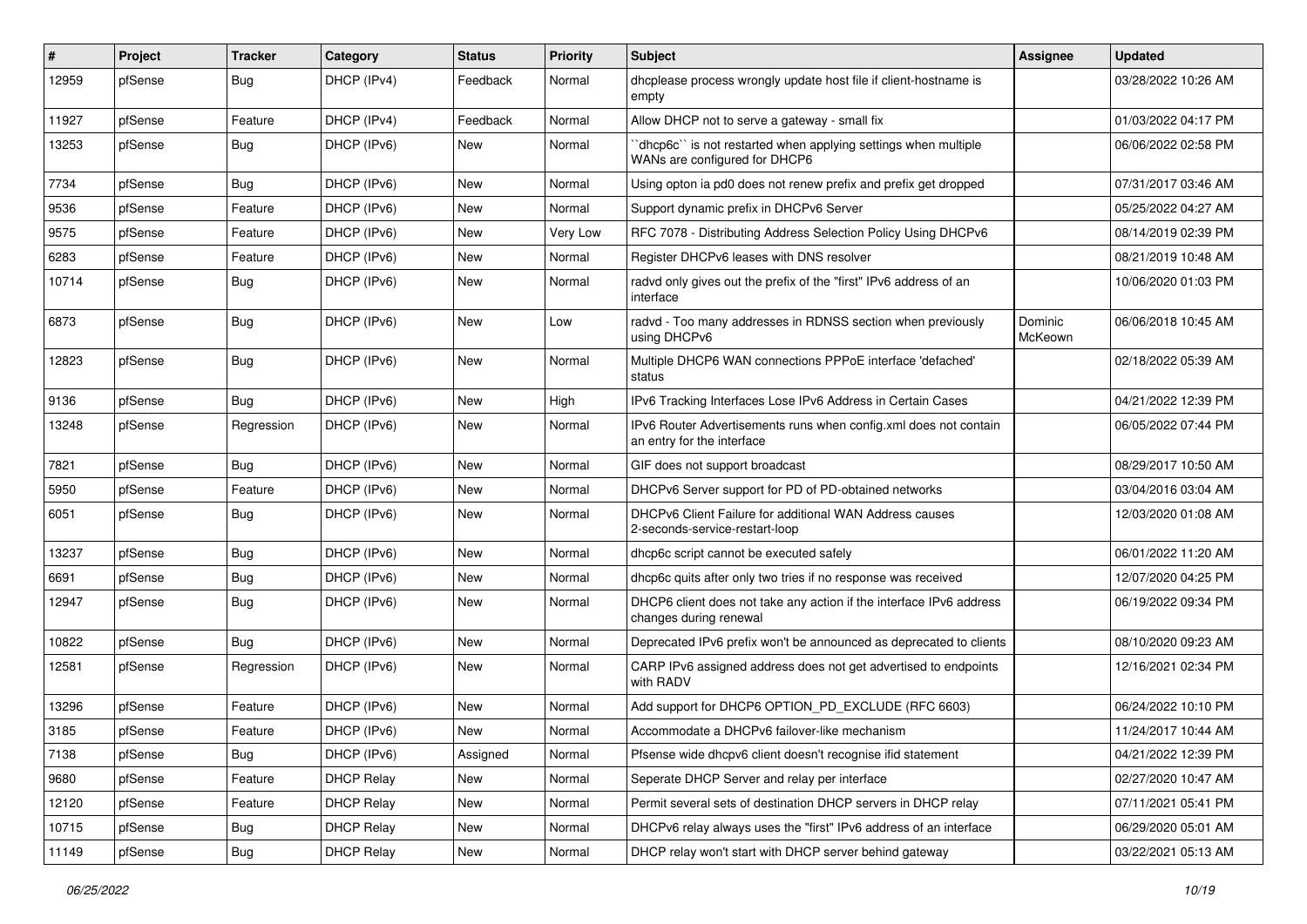| $\vert$ # | Project      | <b>Tracker</b> | Category             | <b>Status</b>                 | <b>Priority</b> | <b>Subject</b>                                                                                                  | <b>Assignee</b> | <b>Updated</b>      |
|-----------|--------------|----------------|----------------------|-------------------------------|-----------------|-----------------------------------------------------------------------------------------------------------------|-----------------|---------------------|
| 12508     | pfSense      | Bug            | <b>DHCP Relay</b>    | <b>New</b>                    | Normal          | DHCP Relay over VPN                                                                                             |                 | 11/06/2021 11:25 AM |
| 4680      | pfSense      | <b>Bug</b>     | <b>DHCP Relay</b>    | <b>New</b>                    | Normal          | DHCP relay does not work with DHCP server on other end of<br>OpenVPN tunnel                                     |                 | 05/05/2015 06:55 PM |
| 10904     | pfSense      | Feature        | <b>DHCP Relay</b>    | <b>Pull Request</b><br>Review | Normal          | Support vti interfaces in dhcrelay                                                                              | Luiz Souza      | 10/12/2020 07:35 AM |
| 1656      | pfSense      | Feature        | Diagnostics          | New                           | Normal          | Teach pfctl to kill states by port number                                                                       |                 | 08/21/2019 09:55 AM |
| 7442      | pfSense      | Feature        | Diagnostics          | New                           | Low             | Suggestions for Diagnostics / ARP Table and Diagnostics / NDP<br>Table                                          |                 | 08/21/2019 09:27 AM |
| 11856     | pfSense      | Feature        | Diagnostics          | New                           | Normal          | Replace/add Alias or DNS names for known LAN addresses in the<br>State table                                    |                 | 04/27/2021 08:01 AM |
| 12343     | pfSense      | Feature        | Diagnostics          | <b>New</b>                    | Low             | Real time traffic monitoring                                                                                    |                 | 09/06/2021 01:26 PM |
| 4914      | pfSense      | Feature        | Diagnostics          | <b>New</b>                    | Low             | <b>Packet Capture Settings</b>                                                                                  |                 | 08/20/2019 08:51 AM |
| 4456      | pfSense      | Feature        | Diagnostics          | <b>New</b>                    | Normal          | Packet capture additional filtering options                                                                     |                 | 08/20/2019 03:30 PM |
| 5556      | pfSense      | Feature        | Diagnostics          | <b>New</b>                    | Normal          | No error when downloading non-existing file on Diagnostics/Execute                                              |                 | 08/20/2019 03:43 PM |
| 7848      | pfSense      | Bug            | Diagnostics          | <b>New</b>                    | Low             | NDP Table Sort by Expiration Error                                                                              |                 | 08/26/2019 02:56 PM |
| 9718      | pfSense      | Feature        | Diagnostics          | <b>New</b>                    | Low             | Make diag_states_summary table sortable                                                                         |                 | 10/06/2020 09:12 AM |
| 7589      | pfSense      | <b>Bug</b>     | Diagnostics          | <b>New</b>                    | Normal          | diag_edit.php old print_info_box                                                                                |                 | 05/20/2017 05:02 PM |
| 7590      | pfSense      | <b>Bug</b>     | Diagnostics          | New                           | Normal          | diag edit do not save when nothing to sae (in directory browse view)                                            |                 | 05/20/2017 05:04 PM |
| 12791     | pfSense Docs | New Content    | Diagnostics          | <b>New</b>                    | Normal          | Diagnostic Information for Support (pfSense)                                                                    |                 | 02/13/2022 08:49 PM |
| 6804      | pfSense      | Feature        | Diagnostics          | <b>New</b>                    | Very Low        | Add row counter into Diagnostics -> Edit File                                                                   |                 | 08/20/2019 03:44 PM |
| 7459      | pfSense      | Feature        | Diagnostics          | <b>New</b>                    | Low             | "Refresh" button for Diagnostics/Tables display                                                                 |                 | 08/21/2019 09:27 AM |
| 3796      | pfSense      | <b>Bug</b>     | Diagnostics          | Confirmed                     | Normal          | States summary fails and is very slow with large state tables                                                   |                 | 12/11/2021 08:03 PM |
| 12757     | pfSense      | <b>Bug</b>     | Diagnostics          | <b>Pull Request</b><br>Review | Very Low        | Clean up /etc/inc/filter.inc use of pfctl -F                                                                    |                 | 05/17/2022 02:18 PM |
| 12883     | pfSense Docs | Todo           | <b>DNS</b>           | New                           | Normal          | Feedback on Services - DNS Resolver - Host Overrides                                                            |                 | 02/28/2022 07:54 PM |
| 2410      | pfSense      | Feature        | <b>DNS Forwarder</b> | New                           | Normal          | Support name based aliasing via CNAMEs or some other<br>mechanism.                                              |                 | 12/11/2012 09:56 PM |
| 7329      | pfSense      | Bug            | <b>DNS Forwarder</b> | <b>New</b>                    | Low             | <b>DHCP Not Updating DNS</b>                                                                                    |                 | 01/21/2022 09:16 PM |
| 12139     | pfSense      | Feature        | <b>DNS Forwarder</b> | <b>New</b>                    | Normal          | Add support in for specifying a DNSMASQ configuration file                                                      |                 | 07/16/2021 09:45 PM |
| 9436      | pfSense      | Feature        | <b>DNS Resolver</b>  | <b>New</b>                    | Normal          | Unbound: enable dnstap support                                                                                  |                 | 03/27/2019 07:54 PM |
| 9037      | pfSense      | <b>Bug</b>     | <b>DNS Resolver</b>  | New                           | Normal          | Unbound not logging to syslog after reboot                                                                      |                 | 10/12/2018 05:09 AM |
| 10342     | pfSense      | Bug            | <b>DNS Resolver</b>  | New                           | Normal          | Unbound domain overrides stop resolving periodically. They only<br>resume after the service has been restarted. |                 | 03/13/2020 10:35 AM |
| 10624     | pfSense      | <b>Bug</b>     | <b>DNS Resolver</b>  | <b>New</b>                    | Normal          | Unbound configuration memory leak with python module $+$ register<br>DHCP leases active                         |                 | 02/26/2021 10:27 AM |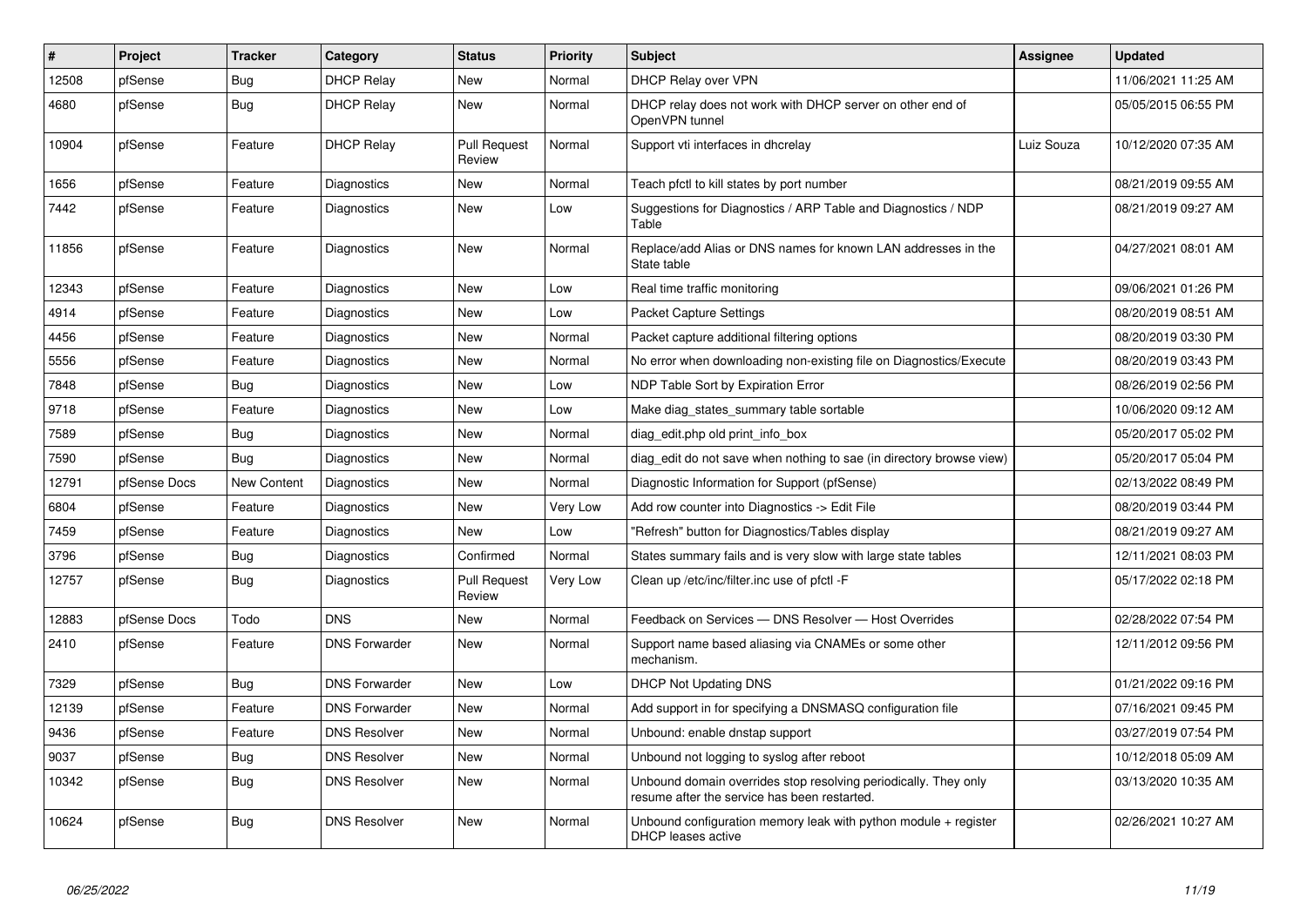| $\sharp$ | Project      | <b>Tracker</b> | Category            | <b>Status</b> | <b>Priority</b> | <b>Subject</b>                                                                                                                | Assignee   | <b>Updated</b>      |
|----------|--------------|----------------|---------------------|---------------|-----------------|-------------------------------------------------------------------------------------------------------------------------------|------------|---------------------|
| 7152     | pfSense      | <b>Bug</b>     | <b>DNS Resolver</b> | New           | Normal          | Unbound / DNS Resolver issue if "Register DHCP static mappings in<br>the DNS Resolver" set before wildcard DNS custom options |            | 12/18/2021 04:59 PM |
| 10143    | pfSense      | Bug            | <b>DNS Resolver</b> | New           | Normal          | System hostname DNS entry is assigned to the wrong IP on<br>multi-wan setups                                                  |            | 12/31/2019 02:33 PM |
| 4798     | pfSense      | Feature        | <b>DNS Resolver</b> | <b>New</b>    | Normal          | Make host and domain overrides available to both DNS Resolver<br>and DNS Forwarder                                            |            | 06/29/2015 02:14 AM |
| 11921    | pfSense      | Feature        | <b>DNS Resolver</b> | <b>New</b>    | Very Low        | Feature Request: Compile unbound with EDNS Client Subnet (ECS)<br>module (--enable-subnet)                                    |            | 05/14/2021 07:29 AM |
| 6103     | pfSense      | Feature        | <b>DNS Resolver</b> | <b>New</b>    | Normal          | DNS Resolver Outgoing Interfaces should be able to use Gateway<br>Groups                                                      |            | 10/21/2019 08:02 AM |
| 1819     | pfSense      | <b>Bug</b>     | <b>DNS Resolver</b> | <b>New</b>    | Normal          | DNS Resolver Not Registering DHCP Server Specified Domain<br>Name                                                             | Luiz Souza | 04/28/2022 01:53 PM |
| 13254    | pfSense      | <b>Bug</b>     | <b>DNS Resolver</b> | <b>New</b>    | Normal          | DNS resolver does not update "unbound.conf" file during link down<br>events                                                   |            | 06/08/2022 07:55 AM |
| 9654     | pfSense      | <b>Bug</b>     | <b>DNS Resolver</b> | New           | Normal          | After reboot, the DNS resolver must be restarted before it will<br>advertise the ipv6 DNS address of the router.              |            | 11/20/2020 03:12 AM |
| 7852     | pfSense      | Feature        | <b>DNS Resolver</b> | New           | Normal          | Add views support to Unbound GUI                                                                                              |            | 09/11/2017 12:26 PM |
| 12551    | pfSense      | Feature        | <b>DNS Resolver</b> | New           | Low             | Add ability to set DNS resolver search domain list                                                                            |            | 12/01/2021 11:18 AM |
| 7495     | pfSense      | Feature        | <b>DNS Resolver</b> | <b>New</b>    | Low             | Ability to set TTL for local for Unbound host overrides and dhcp<br>leases                                                    |            | 03/06/2018 09:46 AM |
| 8236     | pfSense      | Feature        | <b>DNS Resolver</b> | New           | Normal          | Ability to configure "forward-first" and "forward-host" options for more<br>robust domain overrides in DNS Resolver           |            | 12/26/2017 01:26 AM |
| 12612    | pfSense      | <b>Bug</b>     | <b>DNS Resolver</b> | <b>New</b>    | Normal          | DNS Resolver is restarted during every "rc.newwanip" event                                                                    |            | 06/03/2022 07:13 AM |
| 6430     | pfSense      | Bug            | <b>DNS Resolver</b> | Confirmed     | Low             | pfsense should sanity-check hostnames when copying from<br>dhcpd.leases to /etc/hosts                                         |            | 08/13/2019 01:23 PM |
| 5413     | pfSense      | <b>Bug</b>     | <b>DNS Resolver</b> | Confirmed     | High            | Incorrect Handling of Unbound Resolver [service restarts, cache<br>loss, DNS service interruption]                            |            | 06/19/2022 11:11 PM |
| 7096     | pfSense      | <b>Bug</b>     | <b>DNS Resolver</b> | Feedback      | Normal          | Unbound fails to start on boot if specific network devices are<br>configured in the "Network Interfaces"                      |            | 11/22/2021 08:59 AM |
| 13167    | pfSense      | <b>Bug</b>     | Dynamic DNS         | <b>New</b>    | Normal          | phpDynDNS: DigitalOcean ddns update fails (bad request, invalid<br>character '-' in request id)                               |            | 06/16/2022 09:30 PM |
| 9504     | pfSense      | <b>Bug</b>     | Dynamic DNS         | New           | Normal          | Multiple Dynamic DNS update notifications for the same interface,<br>not differentiated by the hostname                       |            | 05/07/2019 07:46 AM |
| 8500     | pfSense      | <b>Bug</b>     | Dynamic DNS         | New           | Low             | Incorrect categorization of status/info messages from phpDynDNS                                                               |            | 08/16/2019 12:50 PM |
| 7718     | pfSense      | Feature        | Dynamic DNS         | <b>New</b>    | Very Low        | Hostname for Custom DynDNS Updater.                                                                                           |            | 07/24/2017 10:05 AM |
| 12063    | pfSense Docs | Todo           | Dynamic DNS         | New           | Normal          | Feedback on Services - Dynamic DNS - Configuring RFC 2136<br>Dynamic DNS updates                                              |            | 06/18/2021 06:24 PM |
| 12848    | pfSense      | Feature        | Dynamic DNS         | <b>New</b>    | Normal          | Evaluation of the DynDNS "Result Match" string                                                                                |            | 02/22/2022 02:01 AM |
| 9805     | pfSense      | <b>Bug</b>     | Dynamic DNS         | New           | Normal          | dynDNS cloudflare multiple entries                                                                                            |            | 10/02/2019 04:51 PM |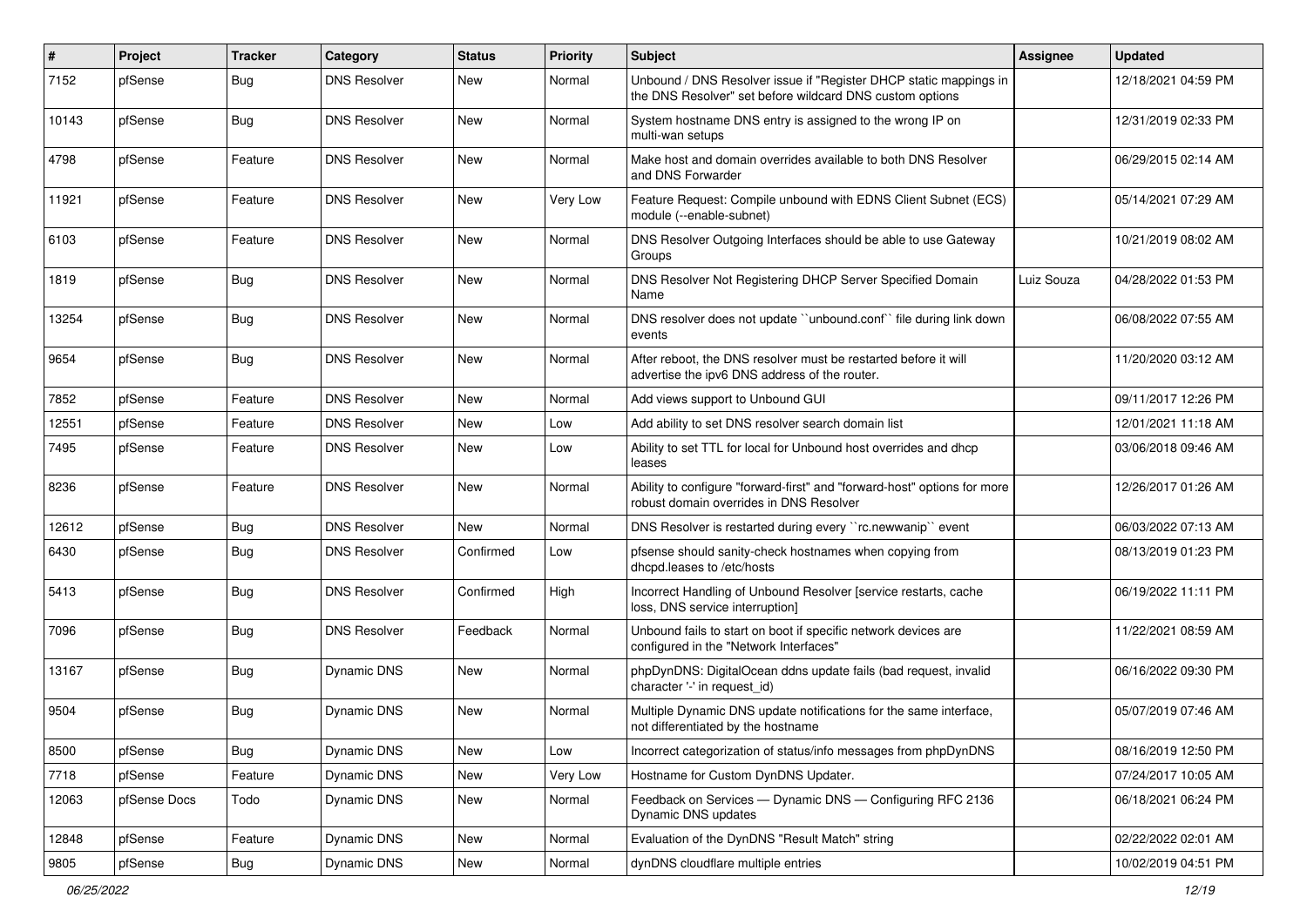| $\vert$ # | Project                    | <b>Tracker</b> | Category              | <b>Status</b>                 | <b>Priority</b> | <b>Subject</b>                                                                                    | Assignee                       | <b>Updated</b>      |
|-----------|----------------------------|----------------|-----------------------|-------------------------------|-----------------|---------------------------------------------------------------------------------------------------|--------------------------------|---------------------|
| 9664      | pfSense                    | <b>Bug</b>     | Dynamic DNS           | New                           | Normal          | DynDNS and Dual-wan problem with CloudFlare (works with No-Ip)                                    |                                | 08/03/2019 10:00 AM |
| 7292      | pfSense                    | Feature        | Dynamic DNS           | New                           | Normal          | DynamicDNS configuration does not sync to HA secondary                                            |                                | 02/21/2017 04:56 PM |
| 7418      | pfSense                    | Feature        | Dynamic DNS           | New                           | Normal          | Dynamic dns should be sorted interface name                                                       |                                | 08/21/2019 08:58 AM |
| 11084     | pfSense                    | Feature        | Dynamic DNS           | <b>New</b>                    | Normal          | Dynamic DNS include option to specify virtual IP addresses                                        |                                | 11/19/2020 01:26 PM |
| 8432      | pfSense                    | <b>Bug</b>     | Dynamic DNS           | <b>New</b>                    | Normal          | Dynamic DNS Client gives an error that it can't find IPv6 address<br>when WAN interface is a LAGG |                                | 09/17/2020 05:23 AM |
| 11147     | pfSense                    | <b>Bug</b>     | Dynamic DNS           | <b>New</b>                    | Normal          | Domeneshop DynDNS IPv4 and IPv6                                                                   |                                | 12/09/2020 11:47 PM |
| 12602     | pfSense                    | Feature        | Dynamic DNS           | <b>New</b>                    | Normal          | DHCPv6 should allow DDNS Client updates for hosts                                                 |                                | 12/15/2021 11:00 AM |
| 11177     | pfSense                    | <b>Bug</b>     | Dynamic DNS           | New                           | Normal          | DDNSv6 not using Check IP Services                                                                |                                | 12/21/2020 05:02 AM |
| 8406      | pfSense                    | <b>Bug</b>     | Dynamic DNS           | <b>New</b>                    | Normal          | DDNS IPV6 Cloudflare Client does not detect PPOE address                                          |                                | 03/31/2018 11:56 AM |
| 10000     | pfSense                    | Bug            | Dynamic DNS           | New                           | Normal          | Azure Dynamic DNS A and AAAA Records for Apex Zone                                                |                                | 03/31/2020 09:03 AM |
| 9063      | pfSense                    | Feature        | Dynamic DNS           | New                           | Normal          | Allow dynamic DNS client entry to specify which Check IP service to<br>use                        |                                | 10/24/2018 11:53 AM |
| 10962     | pfSense                    | Feature        | Dynamic DNS           | <b>New</b>                    | Normal          | Add Cpanel support for Dynamic DNS Clients                                                        |                                | 12/28/2020 01:56 PM |
| 13298     | pfSense                    | Bug            | Dynamic DNS           | <b>Pull Request</b><br>Review | Normal          | Dynv6 does not check response code when updating                                                  | <b>Tiago Beling</b><br>d'Avila | 06/24/2022 07:47 AM |
| 12494     | pfSense                    | Feature        | Dynamic DNS           | <b>Pull Request</b><br>Review | Normal          | DynDNS: make simultaneous update of IP and LegacyIP possible                                      | <b>Lukas Wiest</b>             | 11/01/2021 08:52 AM |
| 12495     | pfSense                    | Feature        | Dynamic DNS           | <b>Pull Request</b><br>Review | Normal          | DynDNS: add deSEC IPv4&v6 simultaneos update                                                      | <b>Lukas Wiest</b>             | 11/01/2021 08:53 AM |
| 12877     | pfSense                    | Bug            | Dynamic DNS           | Feedback                      | Normal          | Cloudflare DynDNS fails to update more than two addresses                                         |                                | 05/29/2022 06:56 PM |
| 11235     | pfSense Packages           | l Bug          | Filer                 | New                           | Normal          | Filer run script when "state" unchanged                                                           |                                | 01/08/2021 07:24 AM |
| 11178     | pfSense Packages   Feature |                | Filer                 | New                           | Normal          | Filer do not ask what to do with previous filename                                                |                                | 12/31/2020 02:45 AM |
| 11180     | pfSense Packages           | Bug            | Filer                 | Feedback                      | Normal          | Filer run action for files on sync that wan't been modified                                       | Viktor Gurov                   | 01/08/2021 07:27 AM |
| 10426     | pfSense Packages   Bug     |                | Filer                 | Feedback                      | Normal          | Filer must validate that File name is uniq                                                        |                                | 04/20/2022 11:02 AM |
| 13067     | pfSense                    | <b>Bug</b>     | <b>FilterDNS</b>      | <b>New</b>                    | Normal          | filterdns resolve interval is twice the intended value                                            |                                | 04/17/2022 07:45 PM |
| 9685      | pfSense Docs               | Correction     | <b>Firewall Rules</b> | New                           | Normal          | Feedback on Firewall - Floating Rules                                                             | Jim Pingle                     | 09/23/2020 02:57 PM |
| 12770     | pfSense Docs               | Todo           | <b>Firewall Rules</b> | <b>New</b>                    | Normal          | Feedback on Firewall - Configuring firewall rules                                                 |                                | 06/25/2022 03:25 PM |
| 12268     | pfSense Docs               | Todo           | <b>Firewall Rules</b> | <b>New</b>                    | Normal          | Feedback on Firewall - Aliases                                                                    |                                | 08/17/2021 12:55 AM |
| 13020     | pfSense Docs               | Todo           | Firewall Rules        | New                           | Normal          | easyrule command documentation should document permissible<br>wildcards                           | Jim Pingle                     | 04/04/2022 08:01 AM |
| 11184     | pfSense                    | <b>Bug</b>     | FreeBSD               | New                           | Normal          | PF: State policy cannot be configurable                                                           |                                | 02/09/2021 02:43 AM |
| 11352     | pfSense                    | Bug            | FreeBSD               | New                           | Low             | CTF types > 2^15 in the pfSense kernel config results in DTrace<br>failing                        | Scott Long                     | 03/17/2021 02:52 AM |
| 12740     | pfSense                    | Bug            | FreeBSD               | Incomplete                    | Normal          | panic: esp input cb: Unexpected address family                                                    |                                | 01/27/2022 01:19 PM |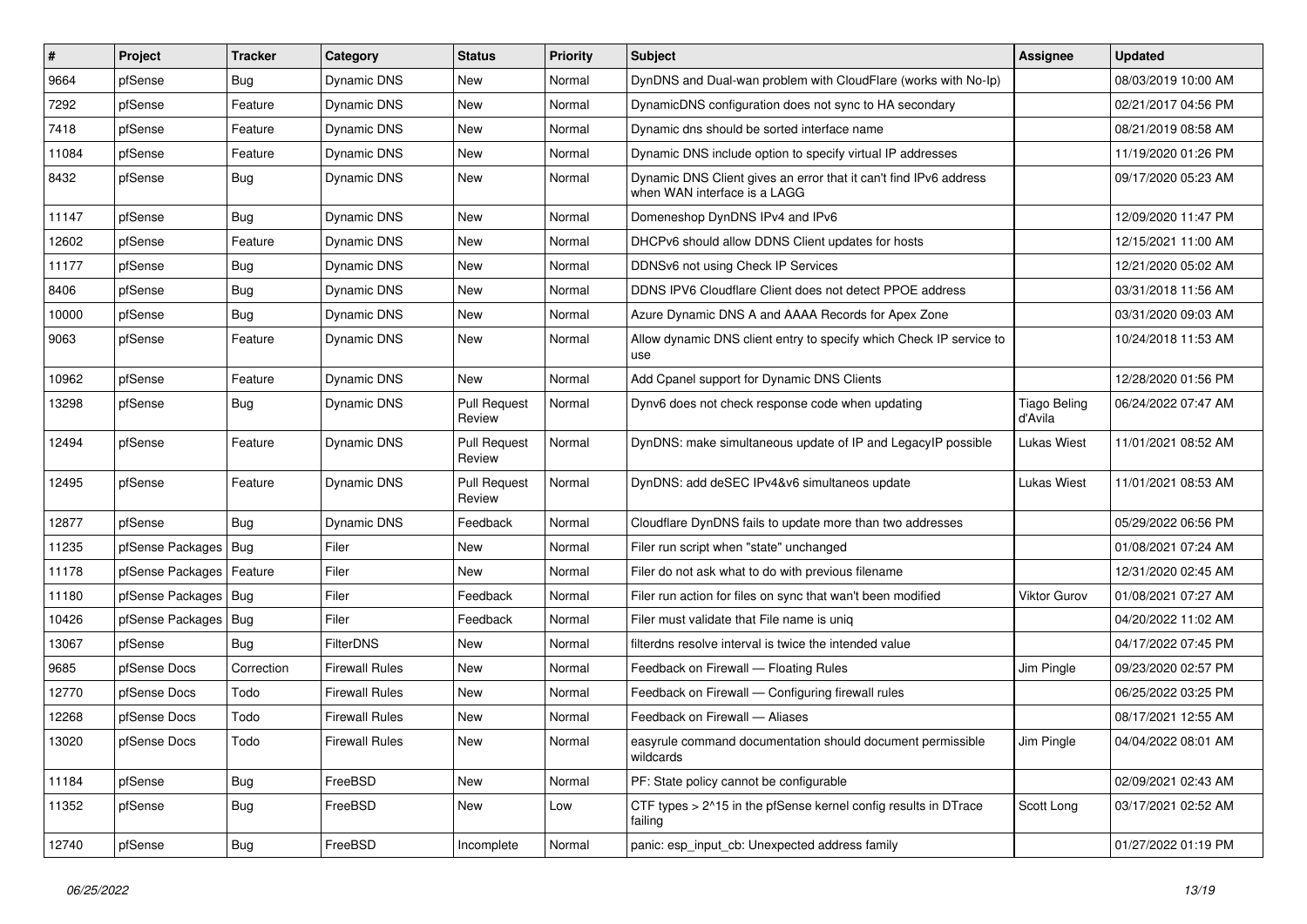| $\sharp$ | Project                    | <b>Tracker</b> | Category   | <b>Status</b> | <b>Priority</b> | <b>Subject</b>                                                                                                                                                          | <b>Assignee</b>     | <b>Updated</b>      |
|----------|----------------------------|----------------|------------|---------------|-----------------|-------------------------------------------------------------------------------------------------------------------------------------------------------------------------|---------------------|---------------------|
| 8264     | pfSense Packages   Bug     |                | FreeRADIUS | New           | Normal          | Radiusd restart on WAN change results in freeradius not running<br>(and possible solution)                                                                              |                     | 04/21/2022 12:39 PM |
| 13284    | pfSense Packages           | Feature        | FreeRADIUS | New           | Normal          | Option to define "Issuer" in OPT configuration.                                                                                                                         | Jakob<br>Nordgarden | 06/19/2022 12:10 PM |
| 11138    | pfSense Packages           | Feature        | FreeRADIUS | <b>New</b>    | Normal          | new WebGUI checkboxes needed                                                                                                                                            |                     | 12/07/2020 08:28 AM |
| 12126    | pfSense Packages   Bug     |                | FreeRADIUS | New           | Normal          | freeradius 30.15.7 31                                                                                                                                                   |                     | 10/11/2021 08:21 AM |
| 11802    | pfSense Packages   Bug     |                | FreeRADIUS | New           | Normal          | FreeRADIUS sync                                                                                                                                                         |                     | 05/10/2021 04:18 AM |
| 8516     | pfSense Packages   Bug     |                | FreeRADIUS | New           | Normal          | FreeRADIUS requires settings re-saved after pfSense upgrade                                                                                                             | Jim Pingle          | 12/31/2021 05:58 PM |
| 12982    | pfSense Packages   Bug     |                | FreeRADIUS | <b>New</b>    | Normal          | FreeRadius RadReply table entries missing from pf                                                                                                                       |                     | 06/19/2022 05:38 PM |
| 4506     | pfSense Packages           | Feature        | FreeRADIUS | New           | Normal          | FreeRADIUS groups/hunt groups                                                                                                                                           |                     | 03/10/2015 08:51 PM |
| 11534    | pfSense Packages           | Regression     | FreeRADIUS | New           | High            | FreeRADIUS EAP anonymous connection forbidden out-of-tunnel                                                                                                             |                     | 07/14/2021 02:32 AM |
| 8031     | pfSense Packages   Feature |                | FreeRADIUS | New           | Normal          | FreeRADIUS copy entry function                                                                                                                                          |                     | 08/16/2019 01:01 PM |
| 10695    | pfSense Packages   Bug     |                | FreeRADIUS | New           | Normal          | FreeRadius Accounting skipping MBs after reboot due to power<br>down                                                                                                    |                     | 06/24/2020 04:49 AM |
| 8513     | pfSense Packages   Bug     |                | FreeRADIUS | New           | High            | Freeradius 3.x Idap problem                                                                                                                                             |                     | 02/18/2019 05:22 PM |
| 8589     | pfSense Packages   Bug     |                | FreeRADIUS | New           | Normal          | FreeRadius 0.15.5 2 ignoring tunnelled-reply=no                                                                                                                         |                     | 02/18/2019 03:40 PM |
| 11026    | pfSense Packages   Feature |                | FreeRADIUS | New           | Low             | Feedback on Packages - FreeRADIUS package                                                                                                                               |                     | 11/02/2020 07:21 AM |
| 9704     | pfSense Packages           | Feature        | FreeRADIUS | <b>New</b>    | Normal          | Enable filter_username                                                                                                                                                  |                     | 08/27/2019 12:07 PM |
| 8836     | pfSense Packages           | Feature        | FreeRADIUS | New           | Normal          | Define Idap group vlan assignment in users file                                                                                                                         |                     | 08/26/2018 07:53 AM |
| 7608     | pfSense Packages   Feature |                | FreeRADIUS | New           | Very Low        | Captive Portal amount of traffic Account + Free Radius+Mysql                                                                                                            |                     | 05/28/2017 09:08 AM |
| 7403     | pfSense Packages   Bug     |                | FreeRADIUS | New           | Normal          | Captive Portal + freeradius2 + MySQL problems with German<br>Umlaut                                                                                                     |                     | 03/17/2017 09:12 AM |
| 10377    | pfSense Packages           | Feature        | FreeRADIUS | <b>New</b>    | Very Low        | Allow usage of TOTP (Google-Authenticator) without PIN                                                                                                                  |                     | 03/30/2020 11:43 AM |
| 8769     | pfSense Packages   Feature |                | FreeRADIUS | New           | Normal          | Allow FreeRADIUS users to change their own Passwords and Pins                                                                                                           |                     | 10/11/2018 11:34 AM |
| 8161     | pfSense Packages   Feature |                | FreeRADIUS | New           | Very Low        | Add virtual server support to FreeRadius                                                                                                                                |                     | 12/05/2017 01:57 PM |
| 12286    | pfSense Packages           | Bug            | FreeRADIUS | <b>New</b>    | Normal          | Add support for ntlm_auth in LDAP                                                                                                                                       |                     | 08/20/2021 08:27 AM |
| 8224     | pfSense Packages           | Feature        | FreeRADIUS | New           | Normal          | Add "OU" field to FreeRADIUS page                                                                                                                                       |                     | 02/21/2018 12:53 AM |
| 10297    | pfSense Packages   Feature |                | FreeRADIUS | Assigned      | Normal          | IPv6 user attributes                                                                                                                                                    |                     | 04/21/2022 12:39 PM |
| 11054    | pfSense Packages   Bug     |                | FreeRADIUS | Assigned      | Normal          | Check Client Certificate CN not working as described                                                                                                                    | Viktor Gurov        | 12/14/2021 07:22 AM |
| 11746    | pfSense Packages   Bug     |                | FreeRADIUS | Feedback      | Normal          | Second LDAP server configuration misses the ipaNThash control<br>attribute                                                                                              | Viktor Gurov        | 07/14/2021 01:44 PM |
| 12742    | pfSense Packages   Bug     |                | FreeRADIUS | Feedback      | Normal          | freeRADIUS virtual-server-default: modules dailycounter,<br>monthlycounter, noresetcounter, expire_on_login in authorize<br>section prevent virtual server from loading |                     | 03/01/2022 12:45 PM |
| 10908    | pfSense Packages   Feature |                | FreeRADIUS | Feedback      | Normal          | FreeRADIUS server certificate not using full CA chain                                                                                                                   | Viktor Gurov        | 04/22/2022 02:19 AM |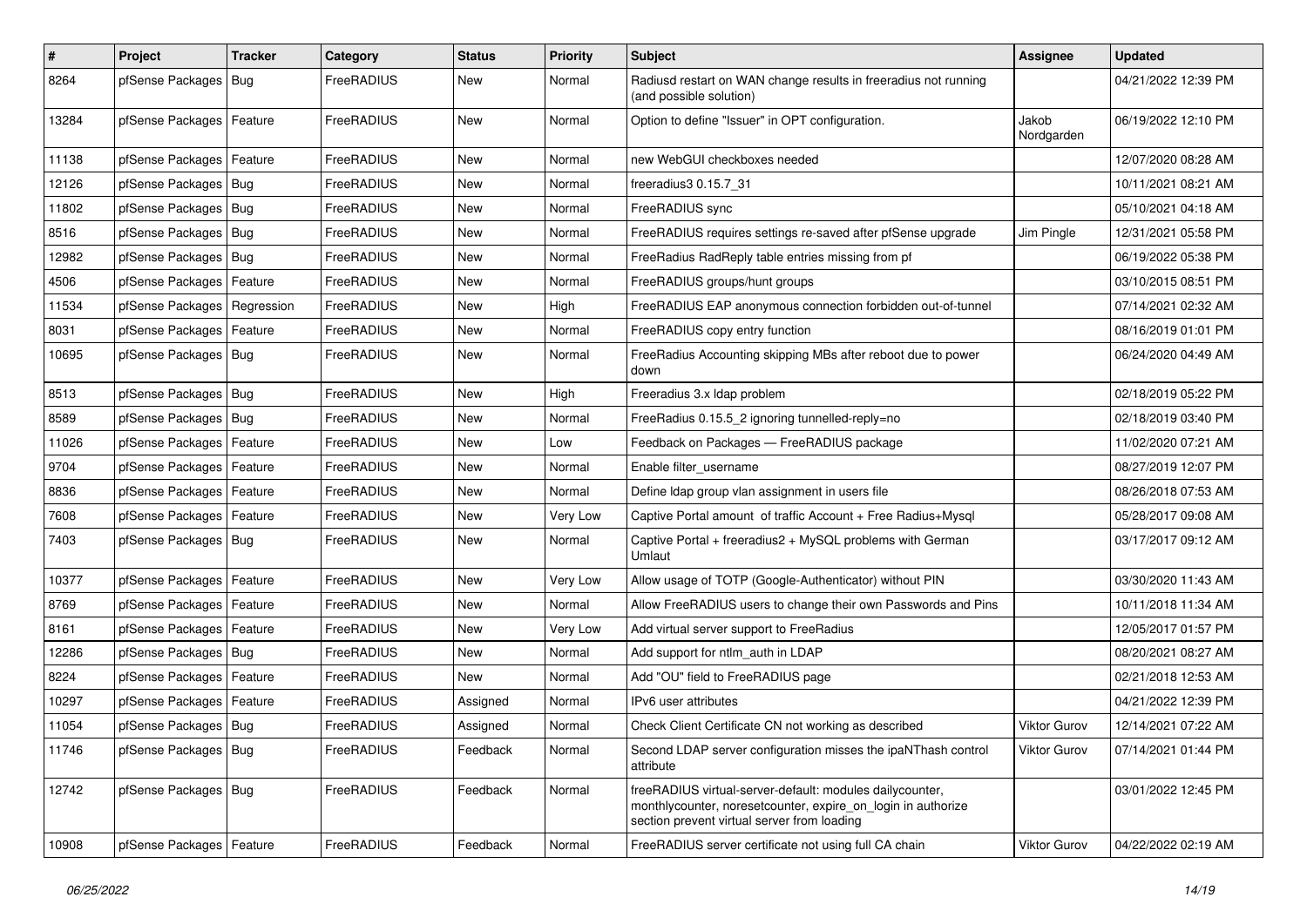| $\vert$ # | <b>Project</b>             | <b>Tracker</b> | Category   | <b>Status</b>                 | <b>Priority</b> | <b>Subject</b>                                                                                                                                              | <b>Assignee</b>     | <b>Updated</b>      |
|-----------|----------------------------|----------------|------------|-------------------------------|-----------------|-------------------------------------------------------------------------------------------------------------------------------------------------------------|---------------------|---------------------|
| 11331     | pfSense Packages           | Bug            | FreeRADIUS | Feedback                      | Normal          | FreeRADIUS latest package upgrade broke Plain Mac<br>Authentication                                                                                         | <b>Viktor Gurov</b> | 01/30/2021 10:08 AM |
| 10871     | pfSense Packages           | Feature        | FreeRADIUS | Feedback                      | Normal          | Extra time period counters for SQL backend                                                                                                                  | Viktor Gurov        | 04/22/2022 02:19 AM |
| 11980     | pfSense Packages           | Bua            | FreeRADIUS | Feedback                      | Normal          | EAP does not work with SQL backend                                                                                                                          |                     | 07/21/2021 07:24 AM |
| 8251      | pfSense Packages   Bug     |                | FreeRADIUS | Feedback                      | Normal          | Captiveportal + FreeRadius "Last activity" resets to Session start                                                                                          |                     | 08/13/2019 11:10 AM |
| 11388     | pfSense Packages   Bug     |                | FreeRADIUS | Feedback                      | Normal          | Captive Portal authentication error with MySQL backend                                                                                                      | <b>Viktor Gurov</b> | 02/10/2021 08:54 AM |
| 10358     | pfSense Packages           | Feature        | FRR        | New                           | Very Low        | <b>Stage FRR Configuration Changes</b>                                                                                                                      |                     | 03/19/2020 06:48 AM |
| 11823     | pfSense Packages           | Feature        | <b>FRR</b> | <b>New</b>                    | Normal          | Route handling enhancements                                                                                                                                 |                     | 04/19/2021 06:23 PM |
| 12084     | pfSense Packages   Bug     |                | FRR        | New                           | Normal          | libfrr.so.0 error on SG-1100                                                                                                                                |                     | 06/26/2021 08:22 AM |
| 11837     | pfSense Packages   Feature |                | FRR        | <b>New</b>                    | Low             | Increase field length of FRR Networks in Access Lists and Prefix<br>Lists                                                                                   |                     | 04/22/2021 07:10 AM |
| 12751     | pfSense Packages   Bug     |                | <b>FRR</b> | New                           | Normal          | Improve FRR route restoration after gateway events                                                                                                          |                     | 02/06/2022 11:07 PM |
| 9141      | pfSense Packages   Feature |                | <b>FRR</b> | <b>New</b>                    | Very Low        | FRR xmlrpc                                                                                                                                                  | Jim Pingle          | 11/26/2018 07:49 AM |
| 10294     | pfSense Packages   Bug     |                | FRR        | New                           | Normal          | FRR Route Counts Incorrect on Status Page                                                                                                                   | Jim Pingle          | 02/26/2020 11:08 AM |
| 11158     | pfSense Packages   Bug     |                | <b>FRR</b> | <b>New</b>                    | High            | <b>FRR Prefix Lists</b>                                                                                                                                     |                     | 12/30/2020 04:55 PM |
| 11835     | pfSense Packages   Bug     |                | <b>FRR</b> | New                           | Normal          | FRR OSPF redistributed connected routes disappearing                                                                                                        |                     | 04/22/2021 07:11 AM |
| 12889     | pfSense Packages           | Feature        | FRR        | <b>New</b>                    | Normal          | FRR GUI add set ipv6 next-hop global                                                                                                                        |                     | 03/02/2022 06:10 AM |
| 11650     | pfSense Packages   Bug     |                | FRR        | New                           | Very Low        | FRR configuration broken on restore of manually edited FRR config<br>sections                                                                               |                     | 03/10/2021 08:50 AM |
| 11841     | pfSense Packages   Bug     |                | <b>FRR</b> | <b>New</b>                    | Normal          | FRR access lists default bahavior changed to permit by default                                                                                              |                     | 04/22/2021 09:52 AM |
| 10516     | pfSense Packages   Bug     |                | FRR        | <b>New</b>                    | Normal          | <b>FRR Access list</b>                                                                                                                                      |                     | 12/06/2020 11:02 PM |
| 10935     | pfSense Packages   Bug     |                | FRR        | <b>New</b>                    | Normal          | FRR 0.6.7-6 - BGPD service recycled IPv6 without Route Map                                                                                                  |                     | 12/30/2020 05:00 PM |
| 10503     | pfSense Packages   Bug     |                | <b>FRR</b> | New                           | Normal          | Flapping any GW in multi-WAN influences restating all IPsec tunnels<br>in FRR which leads to dropping all IPsec VTI static routes and<br>related BGP issues |                     | 05/08/2020 07:51 PM |
| 9545      | pfSense Packages   Feature |                | <b>FRR</b> | <b>New</b>                    | Normal          | Enable MULTIPATH in FRR                                                                                                                                     | Jim Pingle          | 09/18/2020 12:52 PM |
| 11963     | pfSense Packages   Feature |                | <b>FRR</b> | <b>New</b>                    | Normal          | Dynamically change OSPF interface costs on selected interfaces on<br><b>CARP</b> event                                                                      |                     | 05/26/2021 04:13 AM |
| 10653     | pfSense Packages   Feature |                | <b>FRR</b> | <b>New</b>                    | Normal          | Allow to download frr_status                                                                                                                                | Jim Pingle          | 06/11/2020 01:21 AM |
| 11703     | pfSense Packages           | Feature        | <b>FRR</b> | New                           | Normal          | add Krill and Routinator support BGP RPKI                                                                                                                   |                     | 03/18/2021 07:47 PM |
| 11836     | pfSense Packages           | Bug            | FRR        | Assigned                      | Normal          | FRR ACCEPTFILTER unstable                                                                                                                                   | <b>Viktor Gurov</b> | 02/14/2022 07:20 AM |
| 11377     | pfSense Packages   Bug     |                | FRR        | <b>Pull Request</b><br>Review | Normal          | <b>FRR</b> deinstall                                                                                                                                        |                     | 03/10/2021 08:21 AM |
| 12965     | pfSense Packages   Bug     |                | <b>FRR</b> | <b>Pull Request</b><br>Review | Normal          | FRR BFD peer configuration is handled incorrectly in some cases                                                                                             | <b>Viktor Gurov</b> | 03/22/2022 08:04 AM |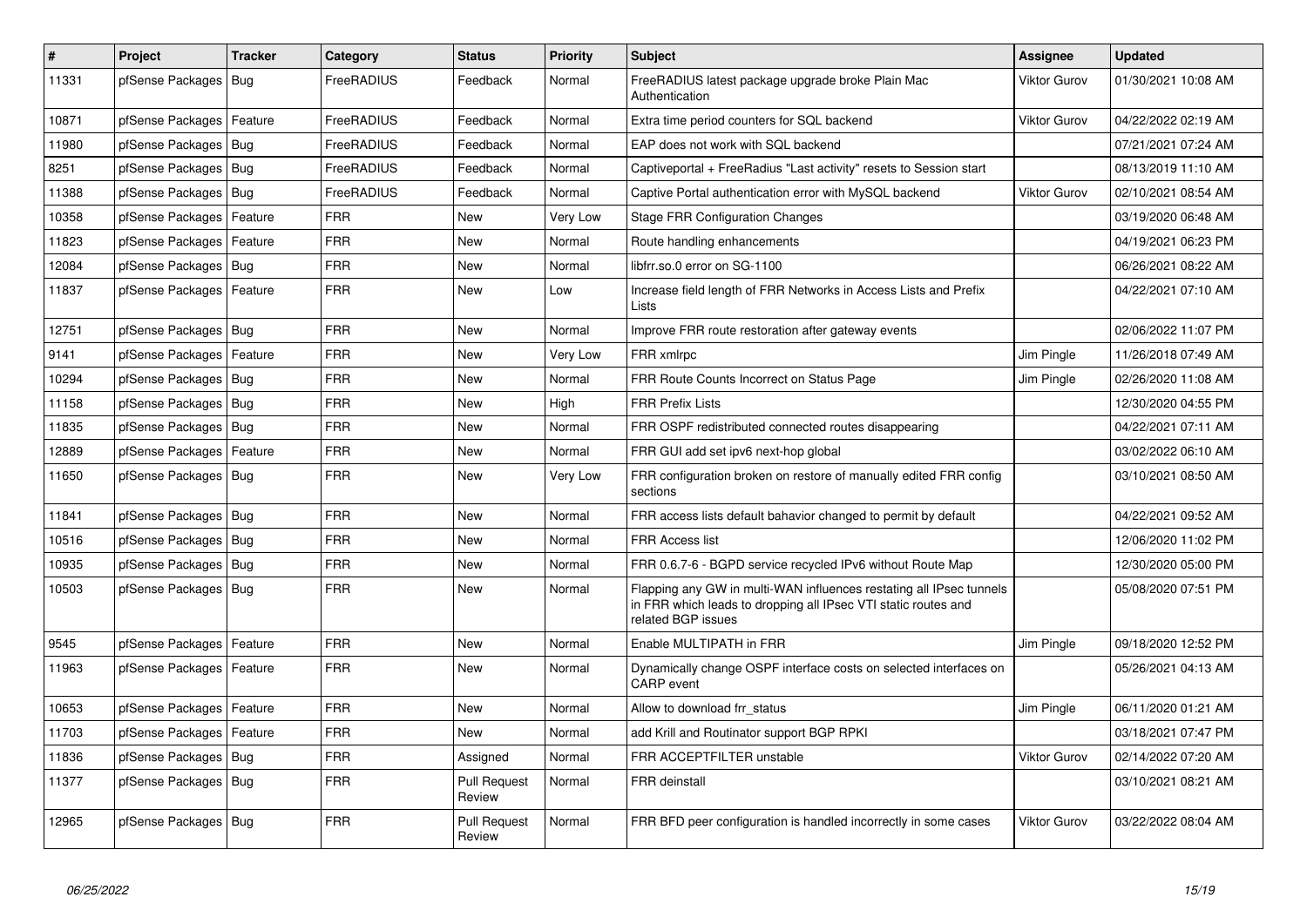| $\vert$ # | Project                    | <b>Tracker</b> | Category                  | <b>Status</b>                 | <b>Priority</b> | <b>Subject</b>                                                                    | <b>Assignee</b>       | <b>Updated</b>      |
|-----------|----------------------------|----------------|---------------------------|-------------------------------|-----------------|-----------------------------------------------------------------------------------|-----------------------|---------------------|
| 11206     | pfSense Packages           | Feature        | FRR                       | <b>Pull Request</b><br>Review | Normal          | <b>FRR 7.5</b>                                                                    | Jim Pingle            | 01/08/2021 12:47 PM |
| 11301     | pfSense Packages           | Feature        | FRR                       | Feedback                      | Normal          | Switch FRR to use default rc file as a service control base                       | Jim Pingle            | 01/28/2021 09:35 AM |
| 12653     | pfSense Packages           | Regression     | FRR                       | Feedback                      | Normal          | RIP related startup error                                                         | Viktor Gurov          | 12/30/2021 08:37 AM |
| 6651      | pfSense Packages           | Feature        | <b>FRR</b>                | Feedback                      | Normal          | Loopback interfaces                                                               | Christian<br>McDonald | 12/25/2021 02:42 PM |
| 11693     | pfSense Packages           | Bug            | FRR                       | Feedback                      | Normal          | IPv6 static routing fails                                                         | <b>Viktor Gurov</b>   | 04/26/2022 08:50 AM |
| 11404     | pfSense Packages           | Bug            | <b>FRR</b>                | Feedback                      | Normal          | Incorrect prefix/access lists migration on update                                 | <b>Viktor Gurov</b>   | 02/18/2021 09:49 AM |
| 11345     | pfSense Packages   Bug     |                | <b>FRR</b>                | Feedback                      | Normal          | FRR-OSPF - No "prefix-list" possible                                              | Jim Pingle            | 02/04/2021 11:03 PM |
| 11130     | pfSense Packages           | Feature        | FRR                       | Feedback                      | Normal          | FRR RIP support                                                                   | Jim Pingle            | 12/31/2021 04:19 PM |
| 11961     | pfSense Packages           | Bug            | FRR                       | Feedback                      | Normal          | FRR OSPF add unwanted area 0 authentication to router ospf                        | <b>Viktor Gurov</b>   | 09/16/2021 10:25 PM |
| 10789     | pfSense Packages   Feature |                | FRR                       | Feedback                      | Normal          | FRR integrated configuration and hitless reloads                                  | Jim Pingle            | 01/20/2021 11:16 PM |
| 11681     | pfSense Packages   Bug     |                | FRR                       | Feedback                      | Normal          | FRR generates invalid BFD configuration after removing interfaces                 | <b>Viktor Gurov</b>   | 07/14/2021 04:40 PM |
| 11477     | pfSense Packages           | Bug            | FRR                       | Feedback                      | Normal          | FRR does not recognize some BFD options                                           | <b>Viktor Gurov</b>   | 02/26/2021 10:52 PM |
| 12951     | pfSense Packages           | Bug            | <b>FRR</b>                | Feedback                      | Normal          | FRR cannot remove IPv6 routes                                                     |                       | 03/22/2022 09:24 PM |
| 11847     | pfSense Packages           | Bug            | <b>FRR</b>                | Feedback                      | Normal          | Filters not applied to PEER Groups                                                | <b>Viktor Gurov</b>   | 07/30/2021 07:45 PM |
| 12167     | pfSense Packages           | l Bug          | FRR                       | Feedback                      | Normal          | BGP TCP setkey not set if neighbor is in peer group                               | <b>Viktor Gurov</b>   | 09/16/2021 09:38 AM |
| 11936     | pfSense Packages           | Bug            | <b>FRR</b>                | Incomplete                    | High            | FRR does not connect BGP when using password                                      |                       | 05/19/2021 08:12 AM |
| 12811     | pfSense                    | <b>Bug</b>     | <b>Gateway Monitoring</b> | <b>New</b>                    | Normal          | Services are not restarted when PPP interfaces connect                            | Jim Pingle            | 05/31/2022 05:34 PM |
| 13076     | pfSense                    | Bug            | Gateway Monitoring        | New                           | Normal          | Marking a gateway as down does not affect IPsec entries using<br>gateway groups   |                       | 06/03/2022 10:32 AM |
| 3859      | pfSense                    | Feature        | Gateway Monitoring        | <b>New</b>                    | Low             | Make it possible to set the source IP address for gateway monitoring              |                       | 11/06/2016 10:12 PM |
| 7671      | pfSense                    | Feature        | Gateway Monitoring        | <b>New</b>                    | Normal          | Gateway Monitoring Via Custom Script or Telnet.                                   |                       | 09/18/2020 02:59 PM |
| 13242     | pfSense                    | Feature        | Gateway Monitoring        | <b>New</b>                    | Normal          | Enhancements to static route creation/deletion for dpinger monitor<br><b>IPs</b>  |                       | 06/03/2022 11:20 AM |
| 8192      | pfSense                    | <b>Bug</b>     | Gateway Monitoring        | <b>New</b>                    | Low             | dpinger - Change in ISP link-local IPv6 address drops connectivity                | Luiz Souza            | 11/05/2020 07:31 AM |
| 6333      | pfSense                    | <b>Bug</b>     | Gateway Monitoring        | Confirmed                     | Normal          | Bootup starts/restarts dpinger multiple times                                     | Luiz Souza            | 11/16/2020 01:11 PM |
| 3132      | pfSense                    | <b>Bug</b>     | Gateway Monitoring        | In Progress                   | Normal          | Gateway events for IPv6 affect IPv4 services and vice versa                       | <b>Viktor Gurov</b>   | 05/10/2022 03:10 PM |
| 13295     | pfSense                    | <b>Bug</b>     | Gateway Monitoring        | <b>Pull Request</b><br>Review | Normal          | Incorrect function parameters for ``get_dpinger_status()`` call in<br>`awlb.inc`` |                       | 06/24/2022 07:25 AM |
| 12920     | pfSense                    | <b>Bug</b>     | Gateway Monitoring        | <b>Pull Request</b><br>Review | Normal          | Gateway behavior differs when the gateway does not exist in<br>config.xml         | <b>Viktor Gurov</b>   | 06/12/2022 01:27 PM |
| 11960     | pfSense                    | <b>Bug</b>     | Gateway Monitoring        | Feedback                      | Normal          | Gateway Monitoring Traffic Goes Out Default Gateway                               |                       | 12/20/2021 05:43 AM |
| 12764     | pfSense                    | <b>Bug</b>     | Gateways                  | <b>New</b>                    | Normal          | VTI gateway status is pending after assigning the VTI interface                   |                       | 02/07/2022 05:41 AM |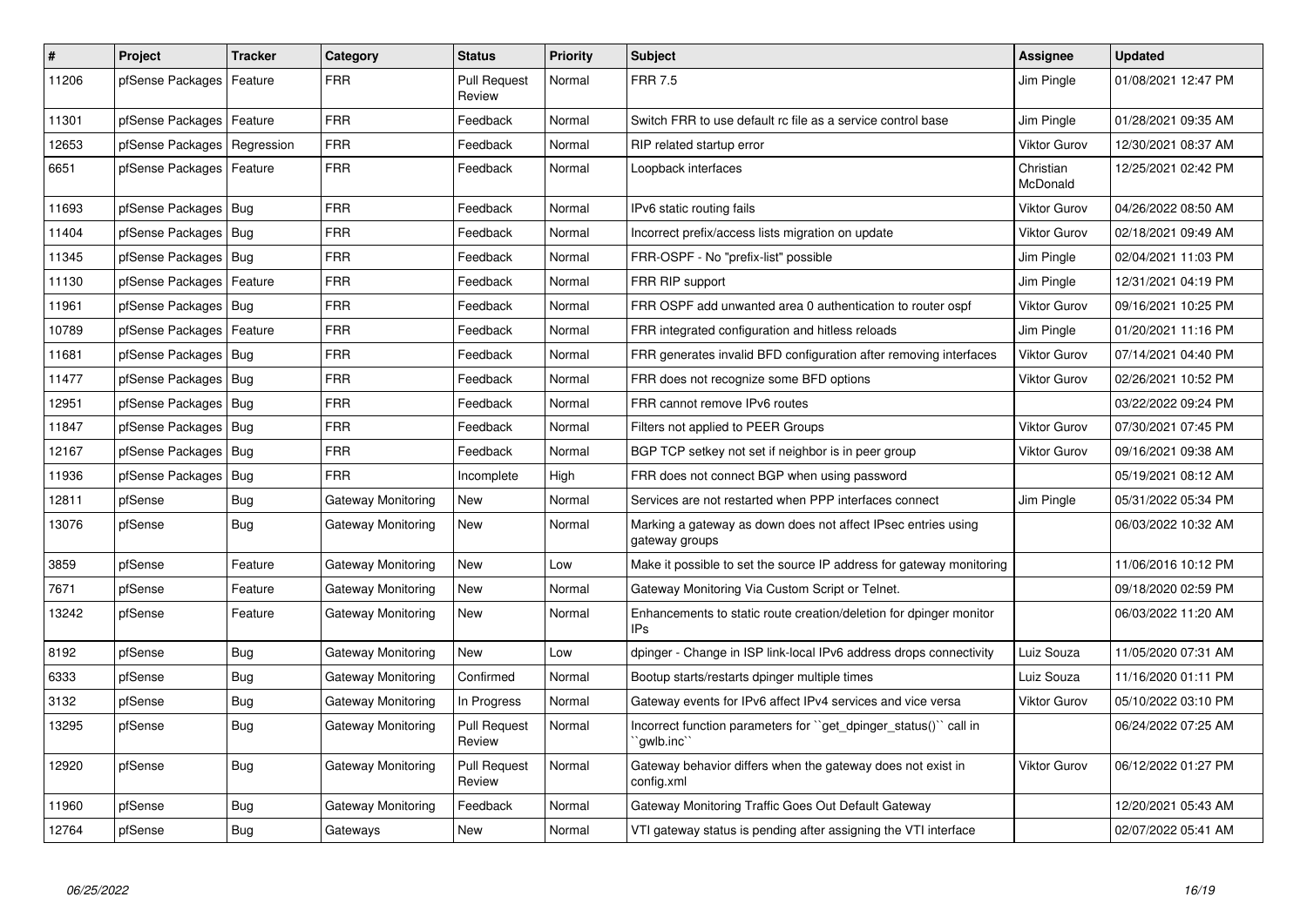| #     | Project                    | <b>Tracker</b> | Category | <b>Status</b>                 | <b>Priority</b> | <b>Subject</b>                                                                                                                                 | Assignee     | <b>Updated</b>      |
|-------|----------------------------|----------------|----------|-------------------------------|-----------------|------------------------------------------------------------------------------------------------------------------------------------------------|--------------|---------------------|
| 10875 | pfSense                    | <b>Bug</b>     | Gateways | New                           | Normal          | PPP periodic reset does not fully restore gateway group round-robin<br>functionality                                                           | Luiz Souza   | 11/05/2020 07:44 AM |
| 11213 | pfSense                    | Feature        | Gateways | New                           | Low             | Option to mark gateway as down directly from Table                                                                                             |              | 01/03/2021 07:09 AM |
| 8846  | pfSense                    | <b>Bug</b>     | Gateways | New                           | Low             | Misleading gateway error message adding/editing static routes using<br>a disabled interface                                                    |              | 08/21/2019 11:29 AM |
| 9650  | pfSense                    | <b>Bug</b>     | Gateways | <b>New</b>                    | Normal          | IPv6 connection drops (ir-)regular on Kabelvodafone (German cable<br>ISP)                                                                      |              | 07/27/2019 07:14 AM |
| 8343  | pfSense                    | <b>Bug</b>     | Gateways | <b>New</b>                    | Normal          | Gateway Routes (Default Routes) not removed in Kernel when<br>removed from GUI                                                                 |              | 05/14/2020 01:22 AM |
| 8743  | pfSense                    | Todo           | Gateways | <b>New</b>                    | Low             | Gateway Groups page should list gateways in tier order                                                                                         |              | 08/14/2019 12:16 PM |
| 12857 | pfSense                    | <b>Bug</b>     | Gateways | New                           | Normal          | Firewall gateway goes away when making changes to Bridge0<br>device                                                                            |              | 02/27/2022 11:20 AM |
| 12942 | pfSense                    | <b>Bug</b>     | Gateways | <b>New</b>                    | Normal          | Code to kill states for old gateway when reconnecting an interface is<br>incorrect                                                             | Jim Pingle   | 03/22/2022 01:25 PM |
| 13294 | pfSense                    | Feature        | Gateways | <b>New</b>                    | Low             | Change gateway name                                                                                                                            |              | 06/22/2022 06:07 PM |
| 12632 | pfSense                    | <b>Bug</b>     | Gateways | New                           | High            | Assigning a /30 WAN IP address at the console does not save the<br>gateway correctly                                                           |              | 05/17/2022 02:28 PM |
| 12077 | pfSense                    | Feature        | Gateways | New                           | Normal          | Allow stick-connections per gateway group                                                                                                      |              | 06/24/2021 08:45 AM |
| 11570 | pfSense                    | Regression     | Gateways | <b>Pull Request</b><br>Review | Normal          | Gateway monitoring services is not always restarted on interface<br>events, which may prevent a WAN from recovering back to an online<br>state | Viktor Gurov | 06/22/2022 09:04 PM |
| 10821 | pfSense Docs               | Correction     | General  | New                           | Normal          | Use neutral language alternatives                                                                                                              | Jim Pingle   | 09/23/2020 10:43 AM |
| 12804 | pfSense Docs               | New Content    | General  | <b>New</b>                    | Very Low        | Create Slack documentation                                                                                                                     |              | 02/15/2022 04:59 PM |
| 12214 | pfSense Docs               | Todo           | General  | New                           | Low             | Connect to WebGui.                                                                                                                             |              | 08/05/2021 04:39 AM |
| 12805 | pfSense Docs               | New Content    | General  | New                           | Very Low        | Add documentation about what triggers a notfication                                                                                            |              | 02/15/2022 05:10 PM |
| 12570 | pfSense Docs               | Correction     | General  | New                           | Normal          | Active appliance list missing 6100                                                                                                             |              | 12/06/2021 11:41 AM |
| 9370  | pfSense Docs               | Correction     | General  | In Progress                   | Normal          | Update old screenshots                                                                                                                         | Jim Pingle   | 12/03/2021 09:55 AM |
| 9599  | pfSense Packages           | Feature        | haproxy  | New                           | Normal          | Support for "peers" in HAproxy                                                                                                                 |              | 06/25/2019 01:47 AM |
| 9648  | pfSense Packages   Feature |                | haproxy  | <b>New</b>                    | Very Low        | Multiple node Sync HAProxy configuration to backup CARP<br>members via XMLRPC.                                                                 |              | 07/25/2019 10:04 AM |
| 8438  | pfSense Packages   Bug     |                | haproxy  | <b>New</b>                    | High            | haproxy: can't use ACL for cert with http-response actions                                                                                     |              | 05/24/2018 01:12 PM |
| 8121  | pfSense Packages   Feature |                | haproxy  | <b>New</b>                    | Normal          | haproxy, allow to generate backends even they don't seem to be<br>used                                                                         |              | 11/23/2017 04:04 AM |
| 6784  | pfSense Packages   Bug     |                | haproxy  | New                           | Normal          | HAProxy version .48 will not use URL Table Alias for front end<br>listener                                                                     |              | 02/18/2019 05:32 PM |
| 9077  | pfSense Packages   Feature |                | haproxy  | New                           | Normal          | haproxy UI: Add seperator lines                                                                                                                |              | 10/29/2018 06:06 AM |
| 8869  | pfSense Packages   Feature |                | haproxy  | New                           | Normal          | HAproxy should use RFC 7919 DH parameter files                                                                                                 |              | 10/17/2018 10:46 AM |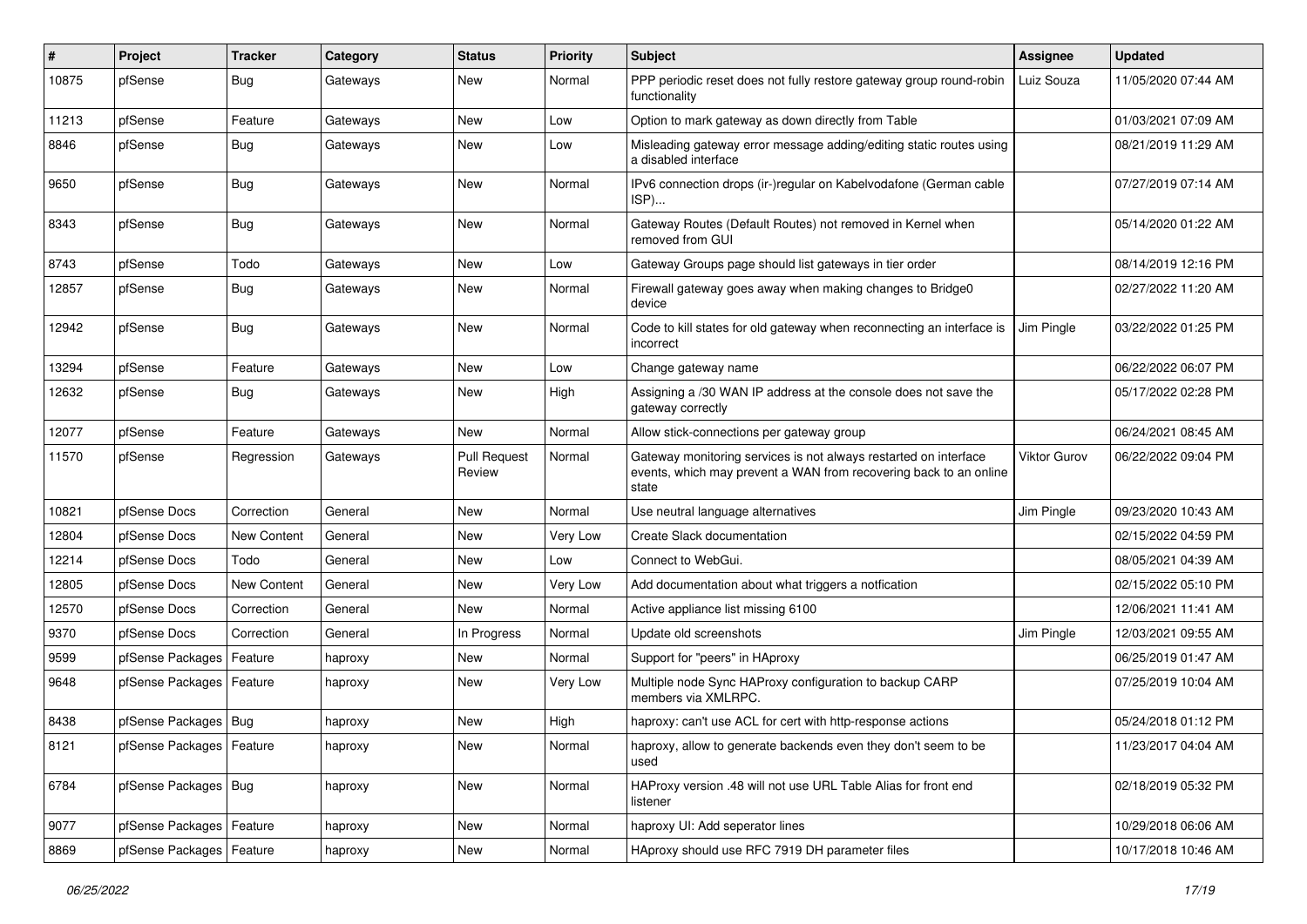| $\sharp$ | Project                    | <b>Tracker</b>     | Category | <b>Status</b> | <b>Priority</b> | <b>Subject</b>                                                                                      | <b>Assignee</b>     | <b>Updated</b>      |
|----------|----------------------------|--------------------|----------|---------------|-----------------|-----------------------------------------------------------------------------------------------------|---------------------|---------------------|
| 8902     | pfSense Packages           | Bug                | haproxy  | <b>New</b>    | Normal          | HAproxy package not use custom DNS for lookup on apply new<br>config                                |                     | 09/16/2018 08:16 AM |
| 7462     | pfSense Packages   Bug     |                    | haproxy  | <b>New</b>    | Normal          | HAproxy not rebinding properly after WAN DHCP IP change                                             |                     | 01/11/2018 09:15 AM |
| 9247     | pfSense Packages           | Bug                | haproxy  | <b>New</b>    | Low             | HAProxy multiple server selection on stats pages doesn't work                                       |                     | 01/02/2019 04:44 PM |
| 9261     | pfSense Packages   Bug     |                    | haproxy  | <b>New</b>    | Normal          | haproxy GUI failure                                                                                 |                     | 01/08/2019 12:41 PM |
| 9500     | pfSense Packages   Bug     |                    | haproxy  | <b>New</b>    | Normal          | HAproxy does not delete non-applicable action config                                                |                     | 01/18/2022 06:28 AM |
| 11000    | pfSense Packages           | Bug                | haproxy  | <b>New</b>    | Very Low        | haproxy deprecated trick suggested                                                                  |                     | 12/23/2020 02:55 PM |
| 8982     | pfSense Packages           | Feature            | haproxy  | <b>New</b>    | Normal          | HAproxy ACL support for map in configuration UI                                                     |                     | 06/25/2019 01:49 AM |
| 11036    | pfSense Packages   Bug     |                    | haproxy  | <b>New</b>    | Normal          | <b>HAproxy ACL</b>                                                                                  |                     | 02/11/2022 11:27 AM |
| 12427    | pfSense Packages           | Todo               | haproxy  | <b>New</b>    | Normal          | ha-proxy: action order in the GUI is not keeped in the resulting<br>ha-proxy configuration          |                     | 10/06/2021 07:02 AM |
| 6861     | pfSense Packages   Bug     |                    | haproxy  | <b>New</b>    | Normal          | Ha-Proxy duplicated backend used in place of original backend                                       |                     | 02/18/2019 05:30 PM |
| 8232     | pfSense Packages           | Feature            | haproxy  | New           | Normal          | different ssl options based on the sni name                                                         |                     | 01/30/2019 10:36 AM |
| 7686     | pfSense Packages           | Feature            | haproxy  | New           | Normal          | Add option in HAProxy to configure SSL defaults based on the<br>Mozilla SSL Configuration Generator |                     | 08/16/2019 01:09 PM |
| 12465    | pfSense Packages   Feature |                    | haproxy  | <b>New</b>    | Normal          | Add forwardfor advanced usecases                                                                    |                     | 10/16/2021 07:35 PM |
| 8213     | pfSense Packages   Bug     |                    | haproxy  | <b>New</b>    | Normal          | acl src file not populated from alias                                                               |                     | 12/21/2017 02:02 PM |
| 12354    | pfSense Packages           | Todo               | haproxy  | Feedback      | High            | Update haproxy-devel to mitigate CVE-2021-40346                                                     | <b>Viktor Gurov</b> | 05/12/2022 08:50 AM |
| 10739    | pfSense Packages           | Feature            | haproxy  | Feedback      | Normal          | Update HAproxy-devel package to 2.2 and HAproxy to 2.0                                              | Viktor Gurov        | 10/03/2021 03:53 PM |
| 9335     | pfSense Packages   Bug     |                    | haproxy  | Feedback      | Normal          | Stored XSS in HAProxy / haproxy_listeners_edit.php                                                  | Jim Pingle          | 02/18/2019 09:35 AM |
| 11491    | pfSense Packages   Bug     |                    | haproxy  | Feedback      | Normal          | haproxy-devel v0.62 2 - startup error 'httpchk'                                                     | <b>Viktor Gurov</b> | 06/22/2021 08:46 AM |
| 13098    | pfSense Packages   Bug     |                    | haproxy  | Feedback      | Low             | HAProxy Virtual IP broken link under Frontend setup                                                 |                     | 04/27/2022 08:35 AM |
| 10779    | pfSense Packages   Feature |                    | haproxy  | Feedback      | Normal          | <b>HAProxy SSL/TLS Compatibility Mode</b>                                                           | <b>Viktor Gurov</b> | 04/22/2022 02:20 AM |
| 11135    | pfSense Packages   Bug     |                    | haproxy  | Feedback      | High            | HAproxy OCSP reponse crontab bug                                                                    | <b>Viktor Gurov</b> | 09/10/2021 11:51 AM |
| 11756    | pfSense Packages   Bug     |                    | haproxy  | Feedback      | Normal          | HaProxy does not transfer backend states during reload                                              | Viktor Gurov        | 07/14/2021 01:21 PM |
| 7039     | pfSense Packages   Bug     |                    | haproxy  | Feedback      | Normal          | HAProxy backend configuration does not handle intermediate CAs<br>properly                          |                     | 04/21/2022 12:40 PM |
| 13022    | pfSense Packages   Bug     |                    | haproxy  | Feedback      | Normal          | HAProxy - Sub Frontends ignore Client verification CA certificates                                  |                     | 04/06/2022 12:55 PM |
| 11937    | pfSense Packages   Bug     |                    | haproxy  | Feedback      | Normal          | HAproxy "Use Client-IP" option breaks Captive Portal                                                | Viktor Gurov        | 06/22/2021 08:48 AM |
| 10936    | pfSense Packages           | Bug                | haproxy  | Feedback      | Normal          | both haproxy/haproxy-devel non-existent option lb-agent-chk                                         |                     | 04/21/2022 12:40 PM |
| 12861    | pfSense Docs               | Correction         | Hardware | <b>New</b>    | Normal          | pfSense hardware tuning guide references obsolete interface loader<br>variable & buffer limits      |                     | 02/23/2022 05:31 PM |
| 12461    | pfSense Docs               | Todo               | Hardware | <b>New</b>    | Normal          | Improve macOS Serial Command Instructions                                                           |                     | 10/15/2021 03:47 PM |
| 12597    | pfSense Docs               | <b>New Content</b> | Hardware | New           | Normal          | How to reset IPMI settings and password for Netgate appliances                                      |                     | 05/07/2022 12:33 PM |